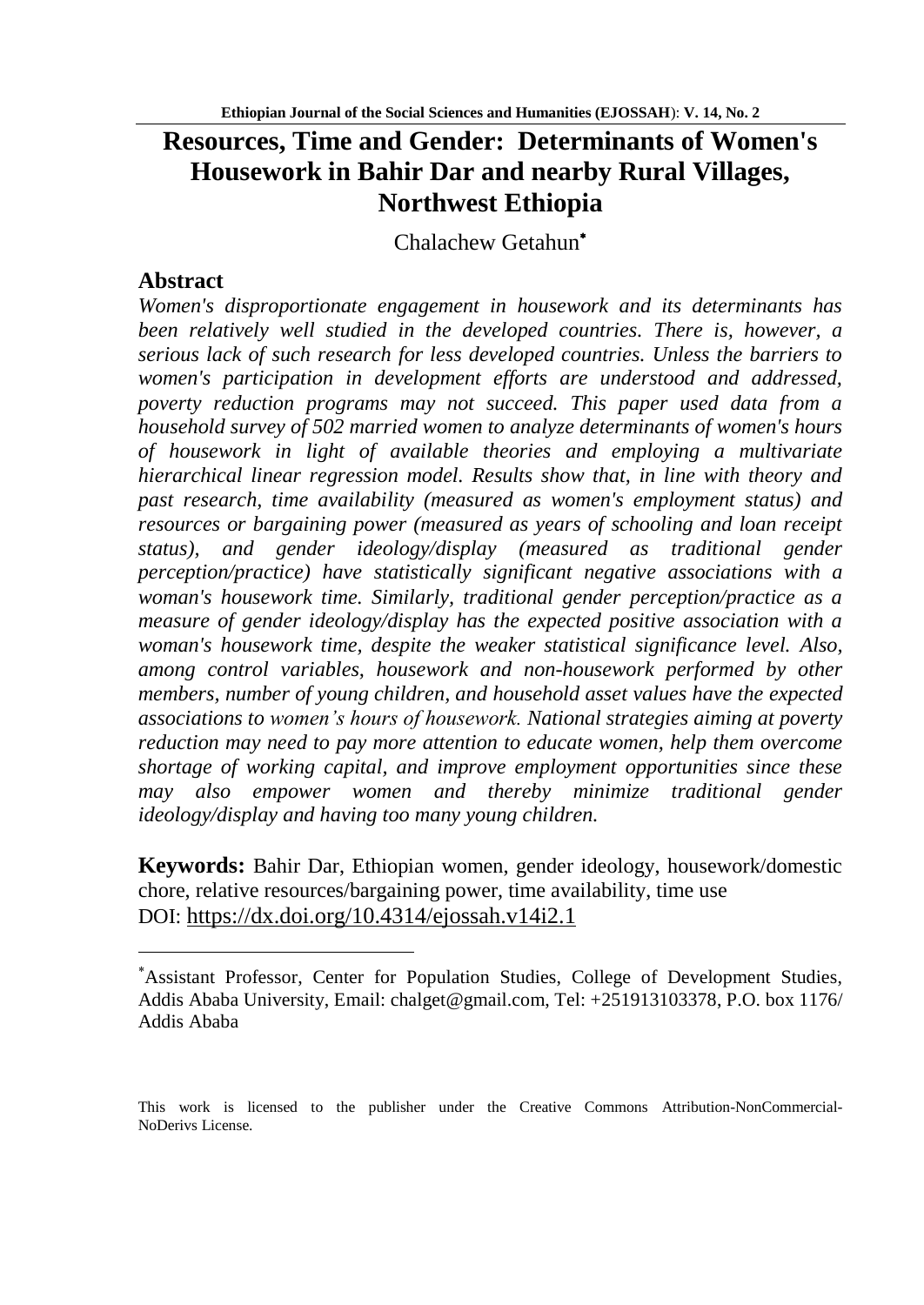## **Introduction**

Household labor has usually been conceptualized as the set of unpaid tasks, domestic chores performed to satisfy the needs of family members or to maintain the home and the family"s possessions (Coltrane, 2000; Geist, and Ruppanner, 2018; Lachance-Grzela and Bouchard, 2010). Most often, household tasks are classified as (1) routine tasks (those that are on-going, nondiscretionary, very time consuming, and often referred to as women tasks) including laundry, cooking, cleaning; and (2) non-routine tasks (those that are intermittent, can be delayed, are more flexible, less time consuming, and often referred to as male tasks) including household repairs, car maintenance, yardwork and so on (Badr and Acitelli, 2008; Bartley, Blanton and Gilliard, 2005; Batalova and Cohen, 2002; Coltrane, 2000; Geist and Ruppanner, 2018). Most recent housework studies have focused on routine tasks (Batalova and Cohen, 2002; Cunningham, 2007; Pinto and Coltrane, 2008).

Whether it is defined in terms of routine or non-routine activities, housework remains highly gendered, women bearing the lion's share of it (Arora, 2015; Campaña et al., 2017; Canelas and Salazar, 2014; Coltrane, 2000; Fahlen, 2016; Fisher and Robinson, 2011; Folbre, 2006; Gimenez-Nadal and Sevilla, 2012; Lachance-Grzela and Bouchard, 2010; Medeiros, Osorio and Costa, 2007; Ringhofer, 2015). According to the World Bank (2001), there is persistent occupational segregation by gender both in developed and developing countries, with women underrepresented in better-paying formal sector jobs and overrepresented in the unpaid and informal sectors.

This under-representation of female labor market participation, and their disproportionate engagement in unpaid activities has been a major focus of past research (Bardasi and Wodon, 2010; Blackden and Wodon, 2006; Burchardt, 2008; Floro and Miles, 2001; Ilahi, 2000; Gammage, 2010; Ringhofer, 2015). Such studies have increasingly shown men"s increasing involvement in housework and the decreasing gender gap over time (Aassve, Fuochi and Mencarini, 2014; Beaujot, 2001; Craig, 2006; Sullivan, Billari and Altintas, 2014). However, there is consensus among most such past research that this downward trend in gender gap is mainly the result of women decreasing their share of unpaid work, rather than men increasing their share (Bartley, Blanton and Gilliard, 2005; Baxter, 2002; Bianchi et al., 2012; Bittman et al., 2003; Coltrane, 2000; Dempsey, 2002; Evertsson and Nermo, 2007; Fahlen, 2016). As such, though declining, these findings suggest that a clear gender pattern still exists even for the developed countries. From these past studies then, the single majority of which are for the developed countries, the fact that there is gendered pattern in housework is very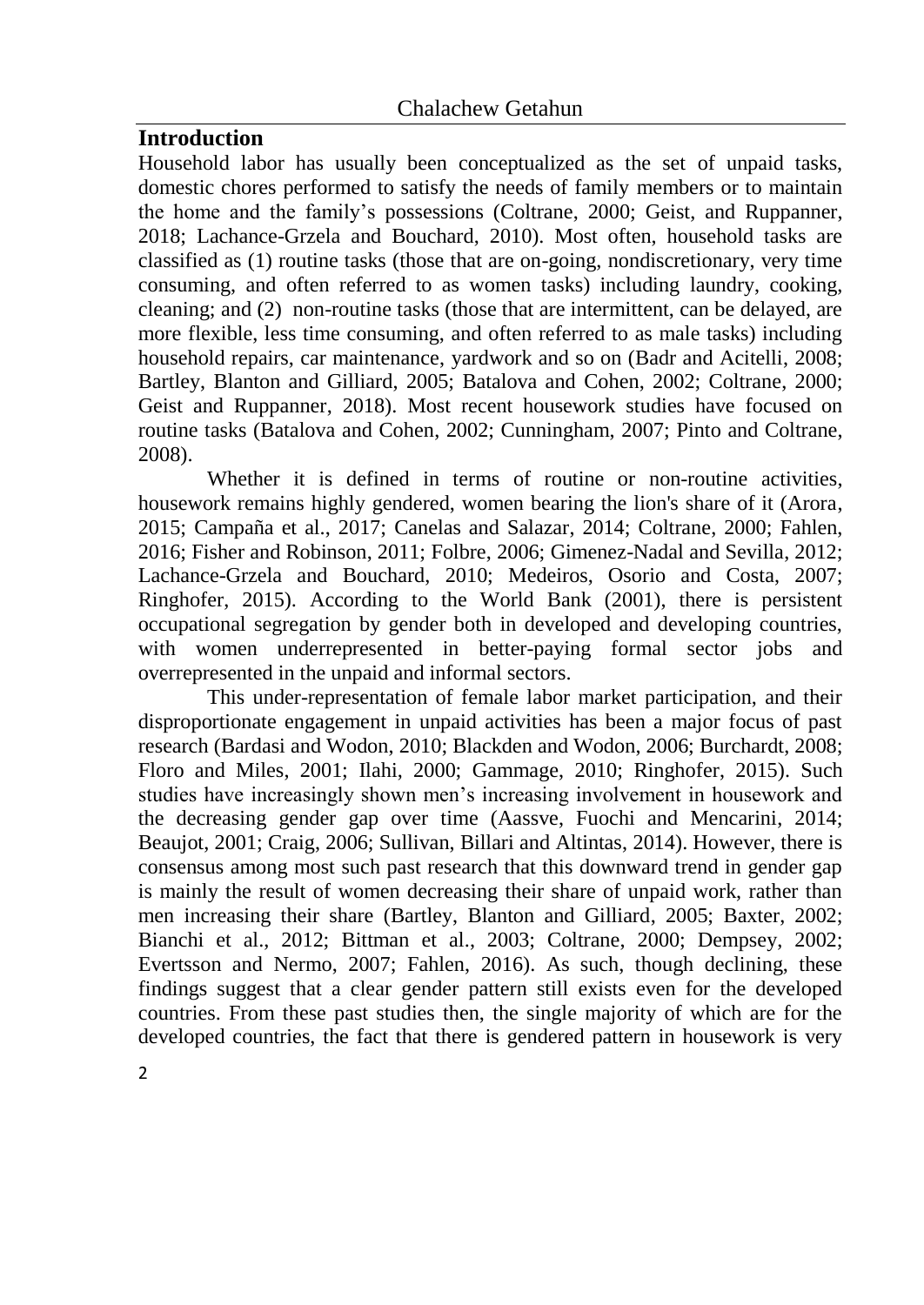clear. However, there is substantial difference in the magnitude of the gendered division of housework and severity of its consequences between developed and developing countries - it is far higher for the latter (Heisig, 2011). This is not surprising given the under developed nature of socioeconomic conditions and the prevalence of deep rooted traditional cultures in most if not all developing countries.

The association between gendered division of housework and poverty has been sufficiently acknowledged. For example, Ilahi (2000) found that poor women do more housework compared to richer women. A typical woman in rural Africa assumes the greatest proportion of housework (food producer/processor, homemaker, caretaker) and only rarely engages in paid work (Arora and Radan, 2013). Ethiopia, too, is a low income, agrarian economy where women are heavily represented in domestic activities since they do not have access to the market system and the wider economy (Arora and Radan, 2013). If gendered division of housework has adverse consequences on the wellbeing of women and households for the developed countries, it must have even more severe consequences for the developing countries, suggesting the need for more context specific research. In developing countries where women take disproportionate share and longer hours of housework than men, these activities often prevent them from participating in paid work (could be formal or informal), and girls from attending school (World Bank, 2001). When women have limited ability to earn income independently, they have less relative bargaining and decision making power in the household since they do the housework at the expense of income generating activities, and when girls cannot attend school, their future capabilities suffer, with implications for their family's welfare (World Bank, 2001). This raises questions about how women"s primary responsibility for household work affects their own and their families' welfare. Reducing the burden of housework for women in poor countries have potential benefits for their health, for household income and wellbeing, and for girls" schooling (World Bank, 2001). Explanation of what determines women's participation in housework and hours worked, which differs depending on context specific circumstances between and within countries, is thus of vital importance.

Since recent decades, women's empowerment has become one of the key areas of emphasis by global development initiatives such as the MDGs and more so by its successor, the SGDs. This has been more so for Ethiopia, where, as part of its country initiatives on SDG-1 (*Ending Poverty in All its Forms*), the UN Women Ethiopia program is supporting the Ethiopian government to help women (rural) secure their livelihoods and accelerate their economic empowerment (Women and Sustainable Development Goals). From development policy point of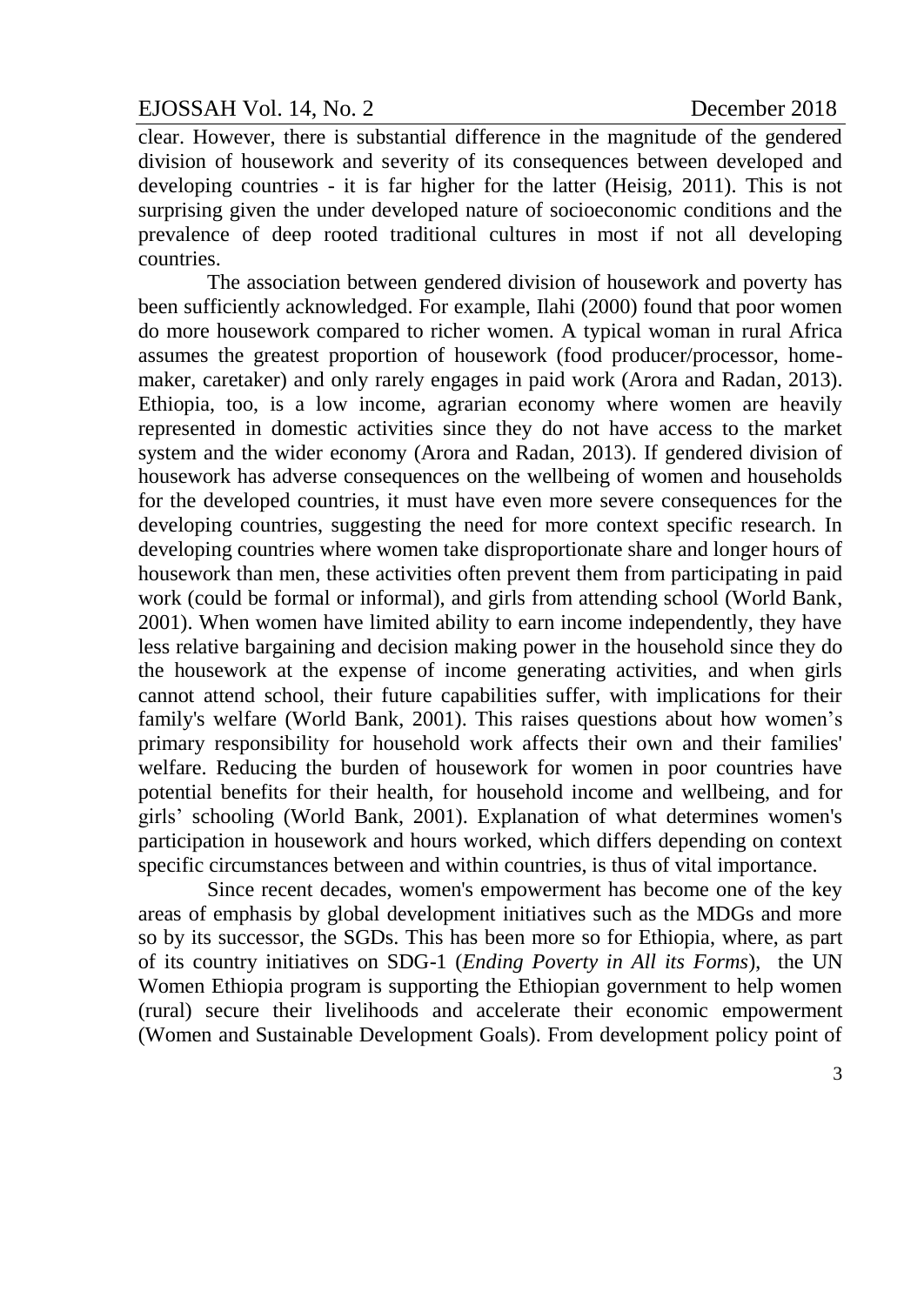view in the Ethiopian context, this is especially important given the government's emphasis on women's economic empowerment set out by the various national development plans (past and present) including the current Growth and Transformation Plan. The development plans identify, among other things, women labor market participation as critical for achieving the planned development through women empowerment. So far, the government has implemented three fiveyear national development plans and a fourth plan is being implemented. Despite continued claims of economic growth by the government for the last one and a half decade, this is debated among the majority of people including academics, opposition parties, and the general public. Especially, its effect on the lives of women and the majority of poor households is highly contested. Although the prime objective of the national development plans, especially that of the Growth and Transformation Plan is to accelerate Ethiopia's structural transformation, the country is yet in the early stage of the demographic transition (Ringheim Teller and Sines, 2009), and about 80% of the population is employed by agriculture which is still traditional and highly subsistent. The percentage of women working in productive activities is low. For example, the 2005 Ethiopian DHS (Central Statistical Agency of Ethiopia and ORC Macro, 2005) shows female participation rate to be 39.6% and 26.6% respectively for women in the urban and rural subsamples by the time of the survey. By contrast, the proportion of women working in housework is the largest (Central Statistical Agency of Ethiopia, 2014).

Local studies analyzing gendered practices as relating to the various aspects of life (social, economic/resources, political, institutional, etc) are abundant in the literature. However, there are only a few studies which specifically dealt with gendered division of labor or time use. One such study is by Wessen (2008) who examined the prevalence of gendered division of labor among the Majangir ethnic groups of Southwestern Ethiopia. He found the gendered division of labor to be still pervasive despite changes in their socioeconomic conditions. However, Wessen's study did not include proper analysis of what determines such division of labor. Hirut (2010) studied factors influencing a woman's labor allocation to a livestock fattening enterprise funded from a loan obtained from microfinance institutions in Amhara and SNNP regions. The study indicated that being older, being in a polygamous marriage, and longer duration of membership in the credit program increases women"s relative labor contribution to the enterprises, compared to that of men. However, apart from only five predictors considered, this study focused on intra-household decision making power in labor allocation to income generating activities rather than those factors that determine her housework. As is noted above and elsewhere in the paper, it is possible for women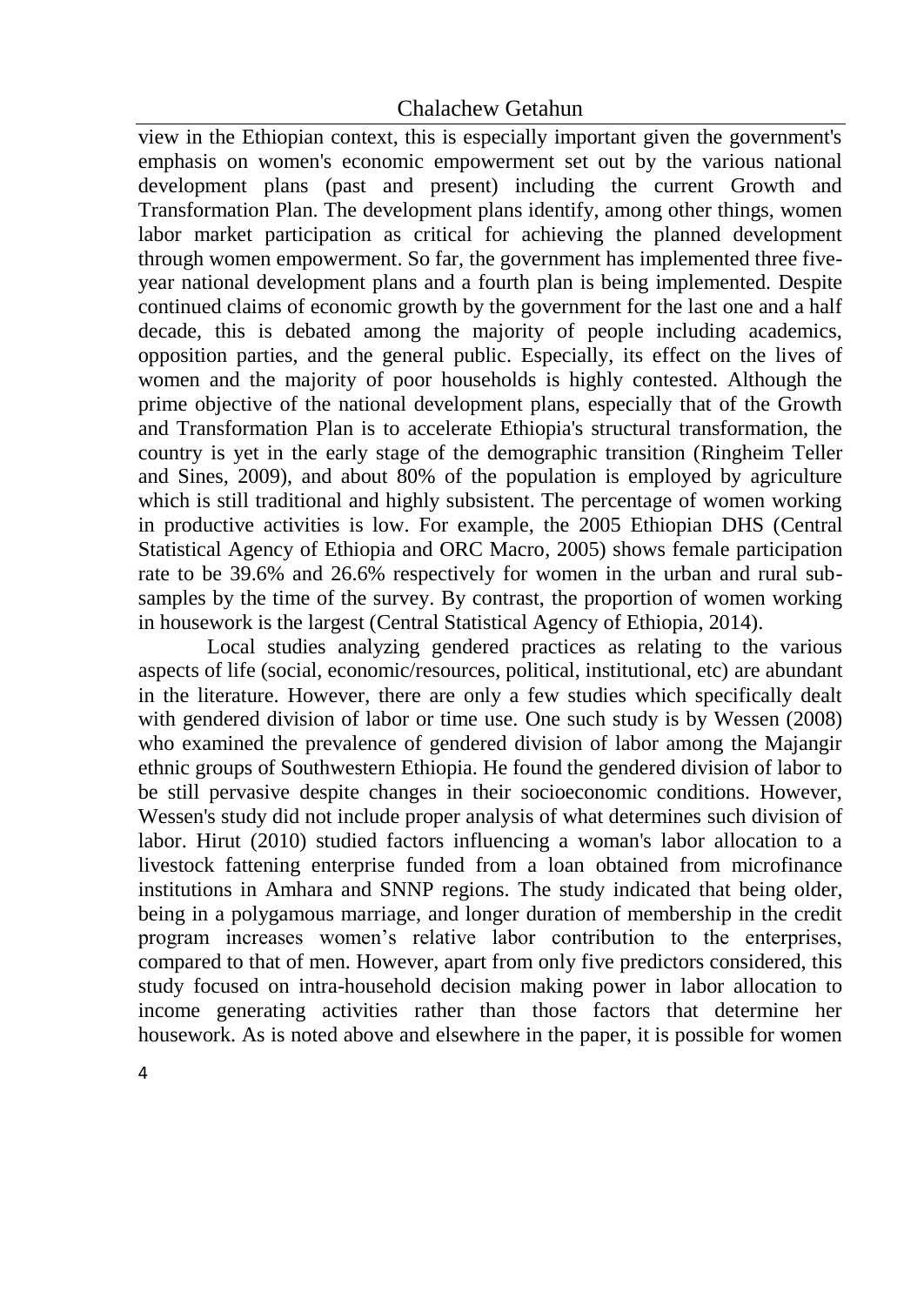to increase their time for paid work but still be doing the largest share of housework, thus resulting in their being overburdened and time poor. Guday (2005) noted that men in rural areas of Amhara Region are disproportionately engaged in productive agricultural activities whereas women are largely engaged in home based reproductive activities. The author also noted that while women help their husbands in the farms, in return, they do not receive husbands' help in housework, an activity *culturally labeled as women's work* (Guday, 2005, p. 112). Again, Guday's study did not include proper analysis of what determines such gendered division of labor. Solomon and Kimmel (2009) observed the effect of fertility on a labor market participation of urban women, and Chalachew (2013) examined the effect of fertility on urban and rural women's hours of productive work participation. Arora and Radan (2013) analyzed the gendered division of labor (time use) employing a household accounting matrix (HAM) instead of analyzing its determinants. In a topic directly relevant to the present paper, Asnakech and Chalachew (2015) studied demographic and socioeconomic determinants of time use for household activities among adult members of sample households in Addis Ababa. However, apart from lack of focus on women (since time use of all adult individuals was considered), no relevant theories were used to guide the analysis. Therefore, many of these local studies focused on analysis of prevalence of gendered division of labor, while some of them focused on analysis of causal links between fertility and labor market participation of women, and none of them properly analyzed the determinants of women's time use for housework.

Apart from its implication for the theoretical discussion regarding women's time use for housework (discussed in the next section), women's disproportionate representation in the unpaid housework and their under-representation in paid work may have important repercussions to the achievement of the much hoped-for growth and transformation plan (GTP II). As noted, the development plans emphasized the importance of increasing women's economic opportunities, but past outcomes were not as expected. An increase in women's labor market participation requires a decrease in housework time since time is a limited resource. In turn, this requires knowledge of what factors determine this time allocation for housework, so as to inform gender sensitive policy making.

This paper uses a household sample survey of 502 married women in Bahir Dar City and rural villages of two nearby districts to analyze the determinants of maternal hours for domestic work, discussed in the theoretical literature below.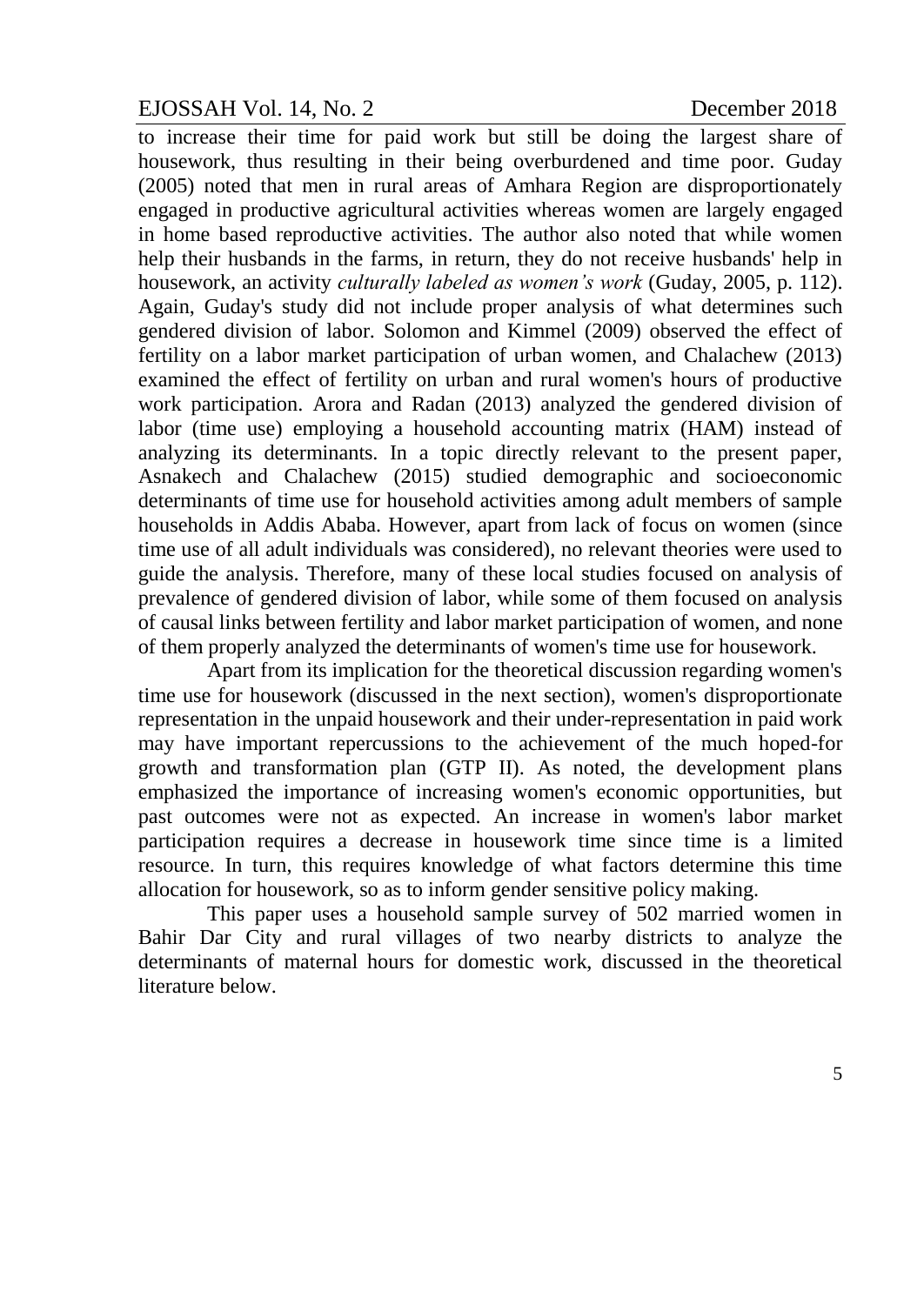## **Housework Theories**

The literature on allocation of housework time is dominated by three theoretical perspectives (Arrighi and Maume, 2000; Bianchi et al., 2000; Coltrane, 2000; Davis et al., 2007; Fahlen, 2016; Fuwa, 2004; Greenstein, 2000; Lachance-Grzela and Bouchard, 2010; Pinto and Coltrane, 2008): time availability, relative resources and gender ideology. The first two micro theories are economic explanations (Coltrane, 2000; Fahlen, 2016; Parkman, 2004; Pinto and Coltrane, 2008), since, in general, they are based on rational choice assumptions and motivated by utility maximization objectives, whereas the gender ideology has roots in sociology (Parkman, 2004). While there are also macro-level perspectives (Davis et al., 2007; Fuwa, 2004; Lachance-Grzela and Bouchard, 2010), these three are micro-level theories. For the purpose of this paper, we limit discussion to the micro theories only.

#### **Time availability**

One of the major hypothesis posits that housework time allocated depends on the amount of time spent in paid work (Arrighi and Maume, 2000; Davis et al., 2007; Fuwa, 2004; Geist and Ruppanner, 2018; Gough and Killewald, 2010; Lachance-Grzela and Bouchard, 2010), so that members share household tasks according to the time available to each of them (Lachance-Grzela and Bouchard, 2010). Measuring this variable by employment status, history and/or hours worked, past research in general shows that individuals who do more paid work spend less time on housework (Artis and Pavalko, 2003; Bianchi et al., 2000; Bianchi et al., 2012; Ciabattari, 2004; Cunningham, 2007; Fuwa, 2004; Geist and Ruppanner, 2018; Gershuny, Bittman and Brice, 2005; Gough and Killewald, 2010; Greenstein 2000; Lachance-Grzela and Bouchard, 2010; Pinto and Coltrane, 2008). A related concept to this perspective is comparative advantage which posits that if one member of the household has a comparative advantage in the labor market, say, higher earning, he/she should specialize in labor market production, and the other members should specialize in household production (Fuwa, 2004). In line with economic theory, this implies a rational household's lack of motivation to allocate a member"s time to housework if she/he has a comparative advantage in the labor market (Fuwa, 2004). Because women"s increased presence in the paid work limits their household time, the need for increase in housework share by their partners has become a major topic of research in the last decade (Robinson and Hunter, 2008). For a married woman, this means that her housework time falls with an increase in her paid work time and rises with an increase in her husband's market time. In testing this specific hypothesis, many studies find a positive relationship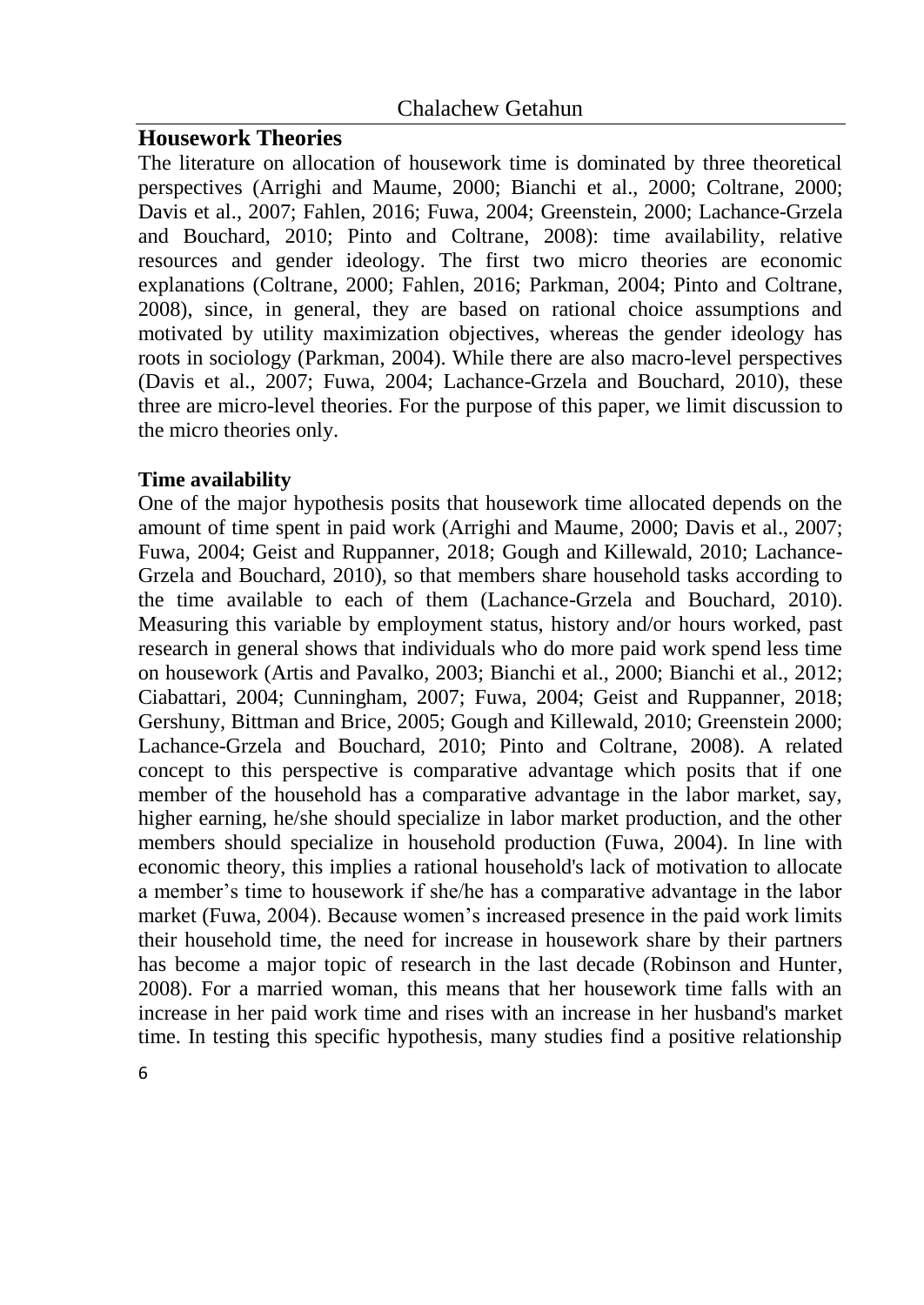between wives' hours in market work and husbands' housework (Bianchi et al., 2000; Cunningham, 2007; Fuwa, 2004). In general, past studies have found men's increased participation and hours worked in housework following women's shift from housework to market work, but the magnitude of men's involvement is not matching with that of women's (Baxter, 2002; Bianchi et al., 2012; Bittman et al., 2003; Bartley, Blanton and Gilliard, 2005; Craig, 2006; Dempsey, 2003; Fahlen, 2016; Evertsson and Nermo, 2004; Lincoln, 2008).

However, this perspective is gender neutral in that it does not consider the ways in which gender-specific norms of behavior may mediate the relationship between market work hours and housework hours (Fahlen, 2016; Geist and Ruppanner, 2018; Gough and Killewald, 2010). In addition, this perspective does not adequately address causality, leaving questions of whether women with high family demands work from home to incorporate domestic and paid work, or whether working from home makes women more vulnerable to increased domestic chores (Fahlen, 2016; Geist and Ruppanner, 2018).

#### **Relative Resources/Bargaining**

The relative resources perspective hypothesizes that a partner"s own resources, such as earnings, education, and occupational prestige offer decision making or bargaining power to the partner (Arrighi and Maume, 2000; Coltrane, 2000; Davis et al., 2007; Fahlen, 2016; Fuwa, 2004; Geist and Ruppanner, 2018; Pinto and Coltrane, 2008). A key assumption of this theory is that economic resources including education serve as a proxy for bargaining power, where an individual with more such resources will be able to bargain out of housework (Arrighi and Maume, 2000; Fuwa, 2004; Lachance-Grzela and Bouchard, 2010), whereas the partner with less such resources is expected to contribute more housework to compensate for the deficit (Geist and Ruppanner, 2018). This perspective, therefore, views housework as an outcome of negotiation between household members who own key resources to strike the best deal based on self-interest (Coltrane, 2000).

In general, the hypothesis is empirically confirmed (Bianchi et al., 2000; Cunningham, 2007; Davis and Greenstein, 2004; Evertsson and Nermo, 2004; Fuwa, 2004; Parkman, 2004; Pinto and Coltrane, 2008). However, other studies (e. g. Aassve, Fuochi, and Mencarini, 2014; Bittman et al., 2003; Davis and Greenstein, 2004; Greenstein, 2000; Killewald and Gough, 2010; Evertsson and Nermo, 2007; Gupta, 2007) doubted the validity of this hypothesis arguing that empirical studies did not find men and women with similar relative resources to have gender equality of housework. Similarly, a number of scholars debate the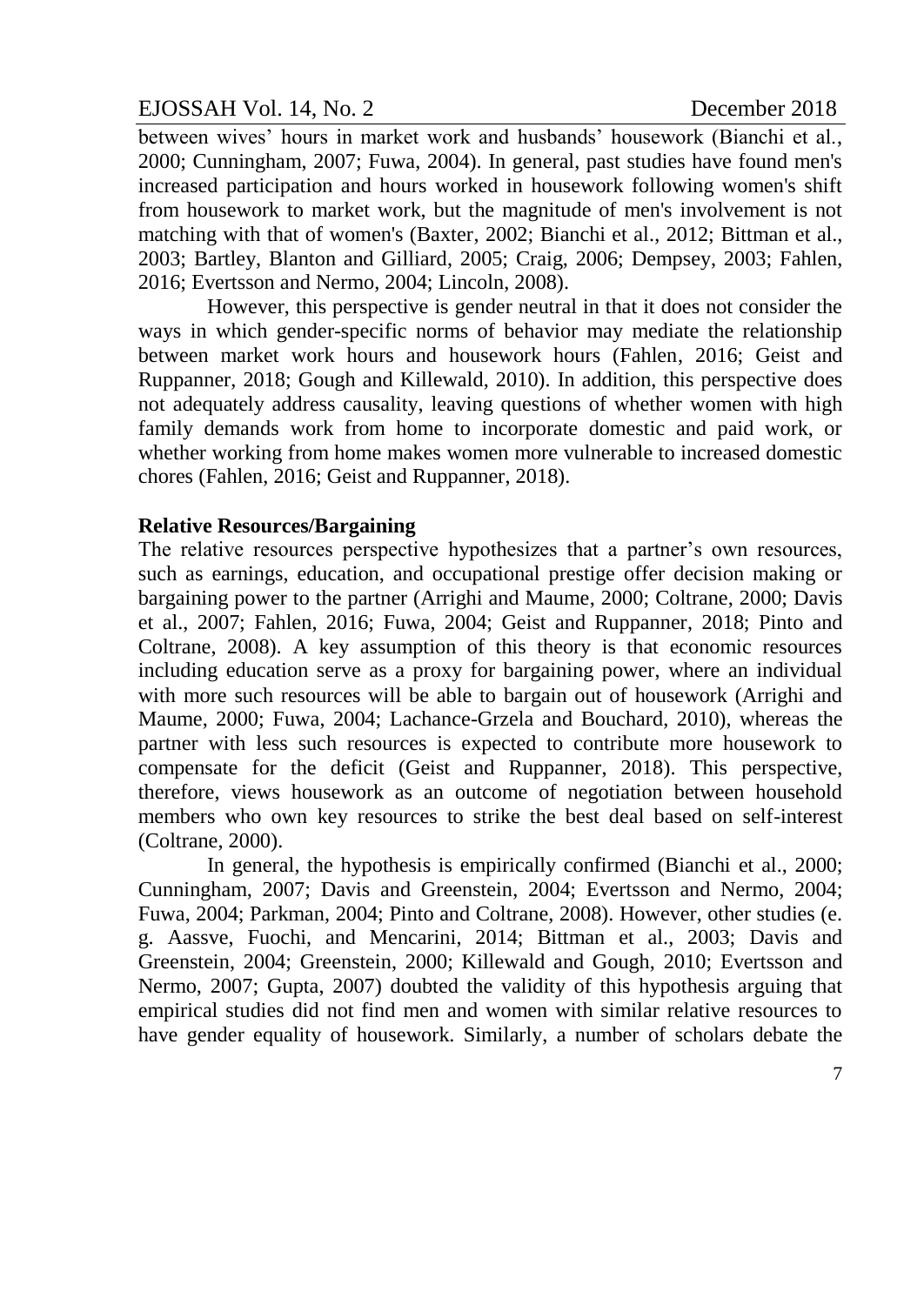linear relationship between earning differentials among partners and the allocation of housework (Bittman et al., 2003; Greenstein, 2000). The hypothesis is also criticized from theoretical grounds. Feminists have challenged the perspective more broadly for its rational choice roots in identifying power, patriarchy, and hegemonic norms as key determinants to women"s power (Lundberg & Pollak, 1993). Similarly, Coltrane (2000) remarks that this hypothesis is a result of the neoclassical economic theory of human capital investment and its new household economics variant which assumes overall utility maximization to be the main motive behind the given allocation of time for housework or the labor market among men and women. In addition, the perspective's concept of power is to a great extent confined to the status of spouses and does not adequately consider more multifaceted family structures, cross-generation families or families with coresidential adult children (Geist and Ruppanner, 2018).

## **Gender Ideology/Doing Gender/Gender Display**

8 While slight differences between gender ideology and doing gender/gender display in the literature are acknowledged, in general, this perspective posits that individuals are socialized into male or female gender roles. It argues that women remain disproportionately responsible for the housework solely because of their gender instead of time availability or lack of economic resources (Arrighi and Maume, 2000; Geist and Ruppanner, 2018; Lachance-Grzela and Bouchard, 2010). Women may do more housework because it allows them to act in harmony with their feminine gender identities, whereas men may resist doing more housework to defend and buttress their masculine identities as men (Arrighi and Maume, 2000; Bianchi et al. 2000; Erickson 2005). Research has consistently shown prevalence of persistent views regarding how women and men are expected to act (Arrighi and Maume, 2000; Cunningham, 2001; Davis et al., 2007; Geist and Ruppanner, 2018; Fahlen, 2016; Fuwa, 2004). In agreement with this line of reasoning, Bianchi et al. (2000), for example, argued that women become more at ease with housework because, for example, cleaning the home is a sign of women"s competence as a *wife and mother*, but not men"s competence as a *husband and father*. The gender perspective is a useful tool to explain why women do still more housework when their market work hours is equal to or even higher than that of men (Fahlen, 2016), an explanation which the first two hypotheses cannot offer. This is especially, intuitively the case in most subsistent economies and culturally conservative societies such as Ethiopia. Empirically, research generally confirmed the hypothesis despite variations in how the concept was measured (Lachance-Grzela and Bouchard, 2010). Studies (e.g. Fahlen, 2016) have shown that women who hold more egalitarian attitudes towards gender are less likely than women with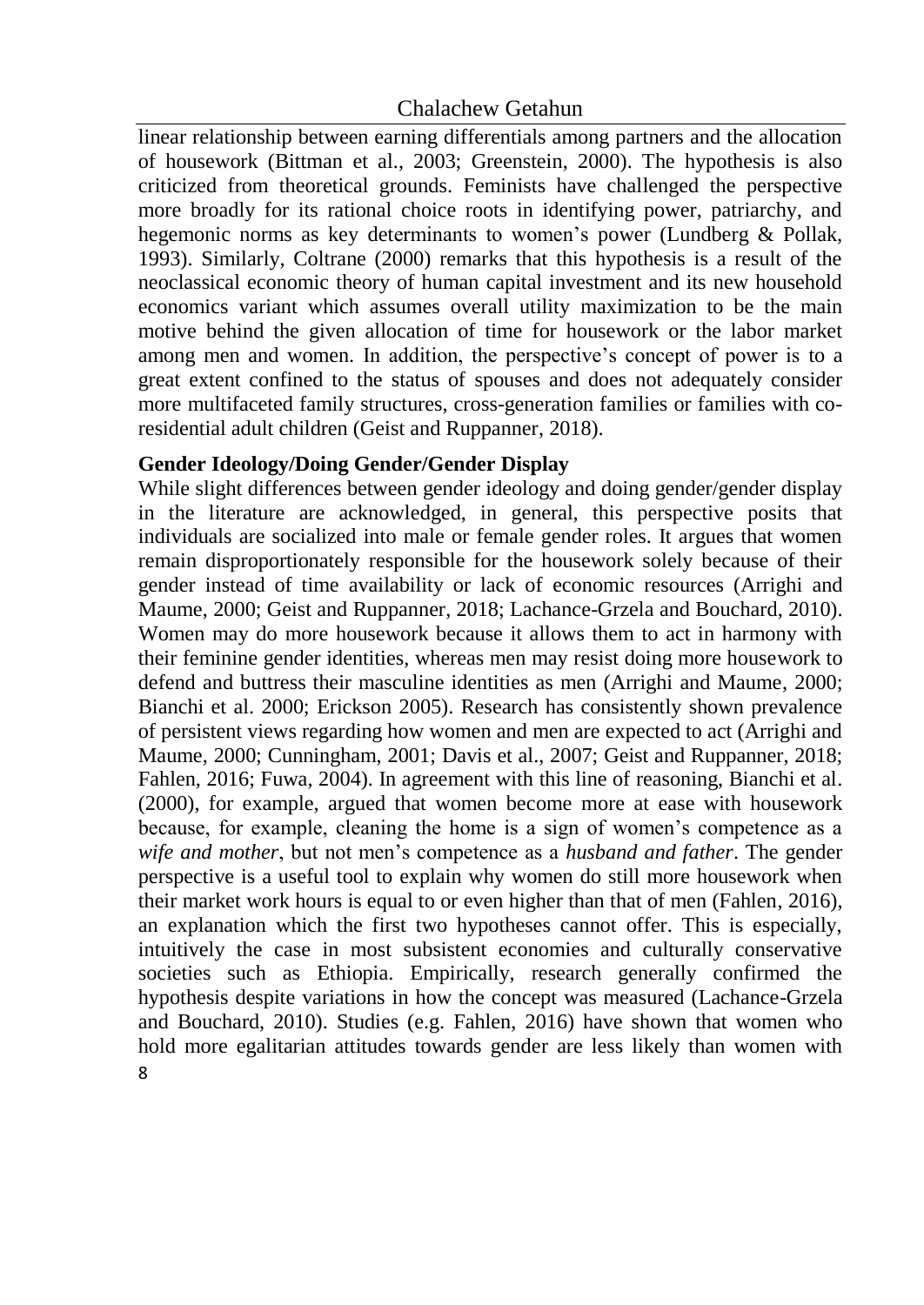traditional attitudes to report performing all of the housework. Critics (e.g. Geist and Ruppanner, 2018), however, argue that, although gender-display theory identifies how expectations of gender roles structure behavior, its application beyond heterosexual couples is limited both theoretically and empirically.

In summary, review of existing research (e.g. Coltrane, 2000; Geist and Ruppanner, 2018; Lachance-Grzela and Bouchard, 2010) conclude that, overall, the literature reveals that the distribution of household labor is influenced by multiple forces. It shows that all the three micro-theories prove to be important predictors of the gap between men"s and women"s housework, but none of them yet offers a clear explanation of why women still do the bulk of housework even when they display the personal characteristics that favor a more egalitarian division of household labor. Lachance-Grzela and Bouchard (2010) then suggested employing a combination of these perspectives since the decisions leading to household tasks sharing involves a complex process these theories are also complementary rather than competing to explain spousal housework decisions (Parkman, 2004). They also suggested not just for consideration of macro-theories, but also for cross-level (micro-macro) interactions. Whereas, Geist and Ruppanner (2018) concluded that existing theoretical approaches to housework are narrow in scope and are far short of explaining the various motivations behind women's housework, especially for contemporary families and gender relations. They then suggest several extensions for each of the theories. Further, these problems can be more complicated by context-specific circumstances. In this regard, Lachance-Grzela and Bouchard noted "It appears quite clear that we need to continue studying individuals within their ... social context if we wish to arrive at a thorough understanding of the persistent gendered division of household labor and what could change it" (Lachance-Grzela and Bouchard, 2010, p. 778; see also Heisig 2011 for a similar note).

#### **This paper**

In response to Lachance-Grzela and Bouchard's (2010) call for use of a combination of micro perspectives and more appropriate socioeconomic contexts, the present paper tests whether and the extent to which each theory determines women's housework in the Ethiopian context. However, in considering context, the present paper differs from most past research as follows: First, a review of work by Lachance-Grzela and Bouchard (2010) shows that, while only few past studies included childcare within the concept of housework (see e.g., Badr and Acitelli, 2008), most have excluded it (see e.g. Bartley, Blanton and Gilliard, 2005; Davis et al., 2007; Fahlen, 2016; Fuwa and Cohen, 2007). Among the reasons for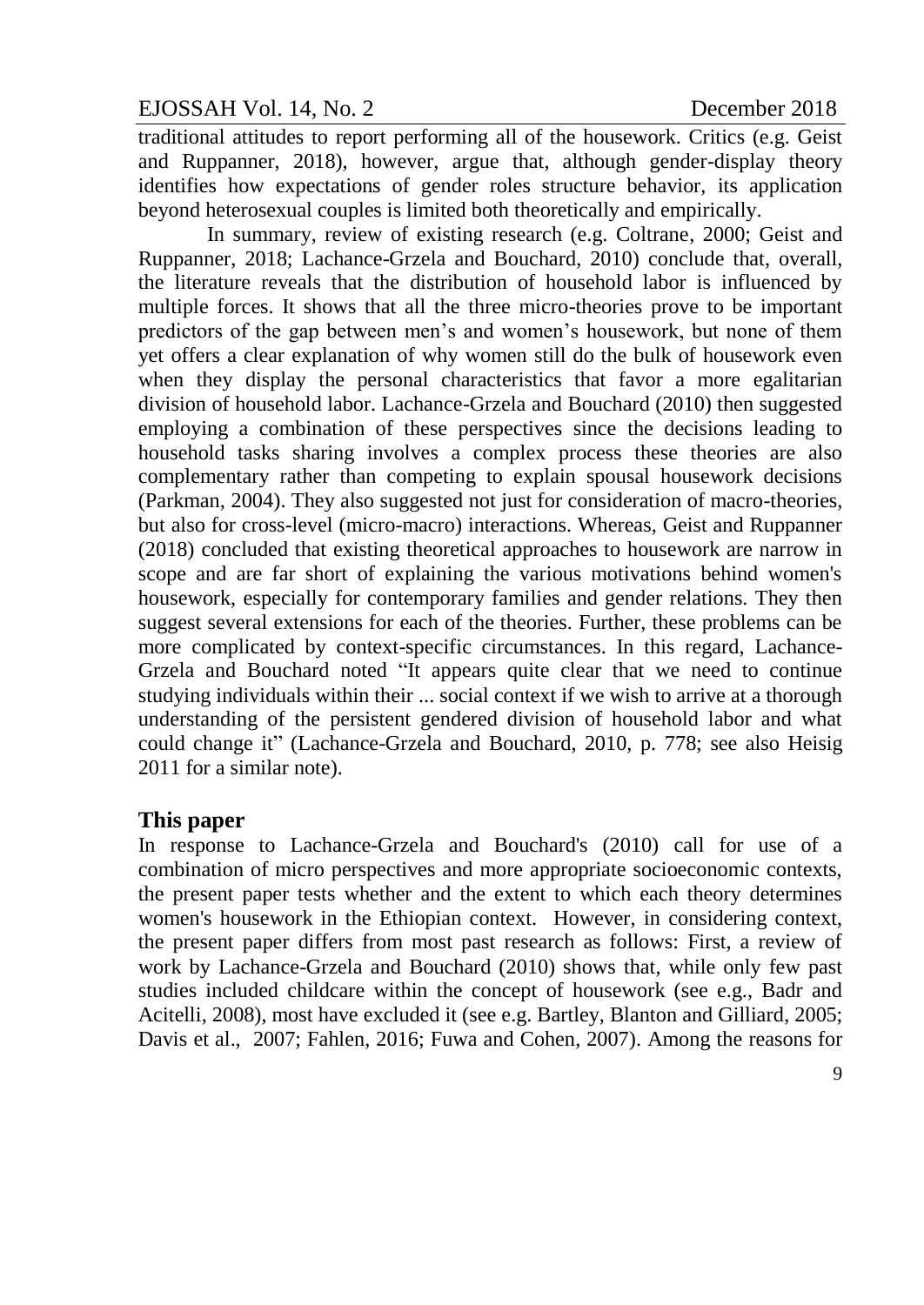its exclusion is the difference in the utility associated with childcare and housework (Deding and Lausten, 2006), and the difference in their nature and predictors (Lachance-Grzela and Bouchard, 2010). This appears reasonable for the developed countries, where, for example, there are formal childcare services and clear separation between childcare and other activities. In the Ethiopian context the poor, subsistent economy and traditional society mean that childcare is inseparable not only from housework but also even from most market work, especially, in the informal sector (see e.g. Chalachew, 2017). Housework is accomplished as a joint task, where one person takes care of the housework and manages children at the same time. In some cases, especially in rural contexts, children not only often do care for themselves, but also are required to do the housework as well. So, childcare is treated as part and parcel of housework in the present paper. Second, most research conducted in the context of economically developed and socially egalitarian societies estimated separate models for men and women. However, as is discussed in the background, the fact that women are doing more housework compared to men, and that men are increasingly involved in housework has been consistently confirmed by past research. Given that women's housework time is still significantly higher (though declining), and given the absence of research on the Ethiopian context, I preferred focusing on factors determining women's housework time alone (future studies can model men's housework time with women's). In doing so, I added men's, more adult children's and other members' housework contribution together (I also did the same for their non-housework contributions). In less developed, traditional societies including Ethiopia, a woman's time available for housework is expected to be substantially influenced not only by work contribution of own children, as is reflected, for instance, in the high prevalence of child labor, but also by the contribution of other members living with the family in an extended family structure, characteristic of developing countries.

## **Data and Method**

#### **Sampling and Data Collection**

A cross sectional quantitative data set was used to examine determinants of time use for household activities. Samples were drawn from four urban *kebeles* and two rural villages. The four urban *kebeles* were selected from Bahir Dar, the Amhara regional state capital, and two rural villages were selected from two different districts located near but not physically contiguous to the city. For the urban subsample, two *kebeles* dominated by informal, sub-standard housing conditions and two other *kebeles* dominated by formal, standard housing conditions were selected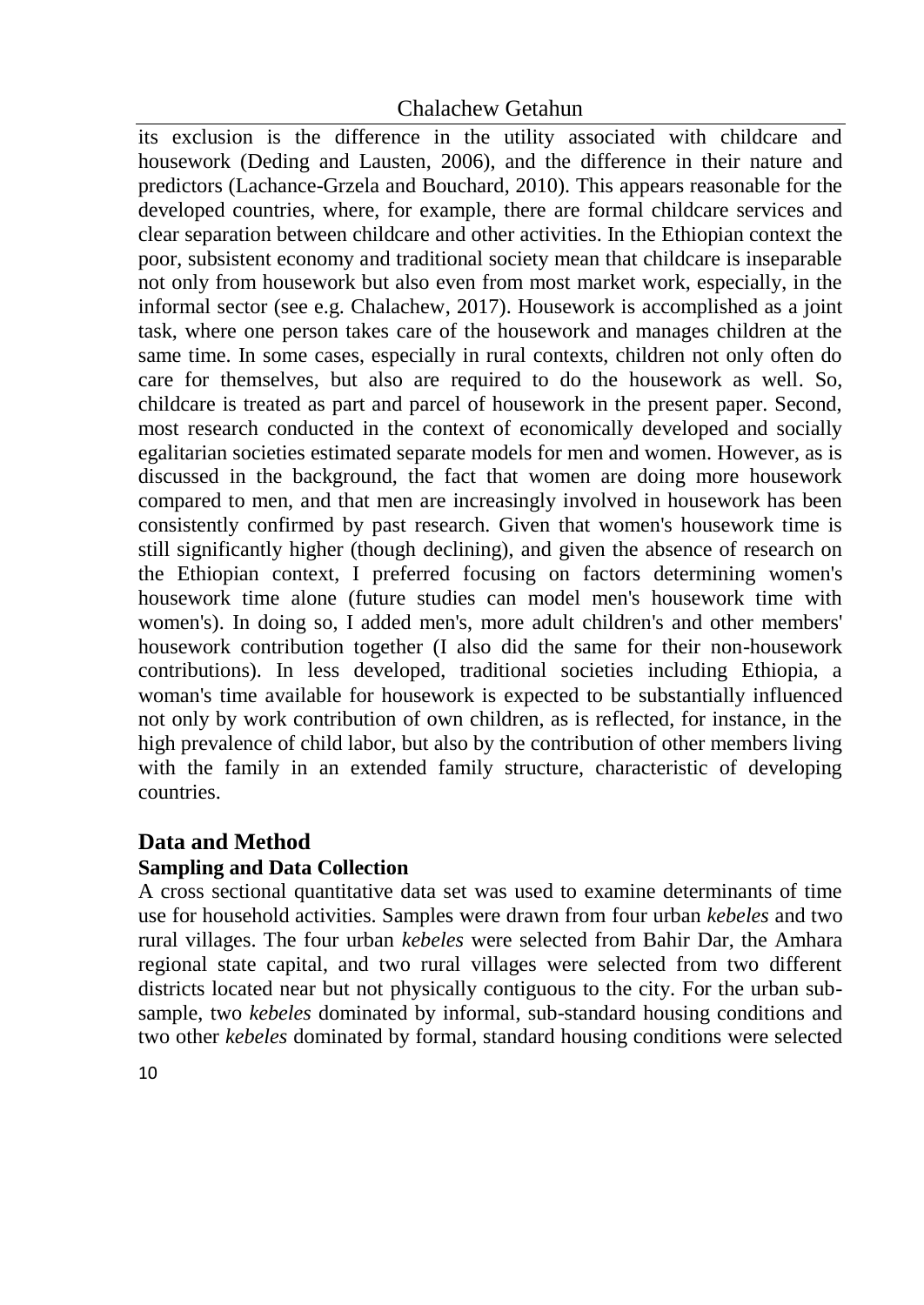randomly after stratifying the *kebeles* by the physical qualities of housing units. The rural households were randomly selected from one *kebele* drawn from each of the two districts.

Sample households were randomly selected from each *kebele* and village, based on proportion to size of the target household units in each *kebele* and village. Samples were selected in two different time periods. First, a sample of 257 women were interviewed in October 2010, and then with the view to increasing the earlier sample size, additional 245 women residing in the same place as the previous sample were interviewed in 2013, giving a total sample size of 502. While, from a theoretical point of view, the time lapse may have an important effect on the outcome variables, the author assumed the effect to be minimal, given the specific context of the study region where there was no any observed significant demographic, socioeconomic, and institutional changes in policy and practice. In terms of selection criteria, married women with children were targeted. Previous research focused on looking at whether time use differed by marital status and by whether they have children. In this paper, the intention is to see how women's hours of work in domestic chores may still vary even among married women, some of which could be explained by husband related characteristics. On top of that, review of work by Coltrane (2000) shows that marriage increases women's housework. Similarly, a study by University of Michigan (2008) shows that having a husband creates an extra seven hours of housework for women. As such, married women compared to unmarried or single women are disadvantaged since they sacrifice their own economic, cultural, psychological and personal development and wellbeing for the sake of their family chores (Coltrane, 2000; Lahiri-Dutt and Sil, 2014). The choice of women with children is rather pragmatic since, in the author's view, it is the number of children instead of not having a child at all which is not only realistic but also desirable from policy point of view. On top of that, children need to be considered given, as is noted in section 2, that childcare is included within the housework definition as the dependent variable.

Data were collected through a questionnaire in a face-to-face interview. The questionnaire was pilot-tested, and necessary revisions made. Respondents were asked to provide an approximate number of hours spent on each of the activities listed, over the last seven days before the survey date. A major problem associated to time use survey is a recall error. Although, as a general consensus, a recall of more than two days should not be asked, many studies ask for the previous week, month, or sometimes even for a year (see. e.g. Masuda et al., 2014; Ilahi, 2000; Coltrane, 2000 and the references therein). This means, a recall of activities over the last seven days does not appear to be a serious problem. To the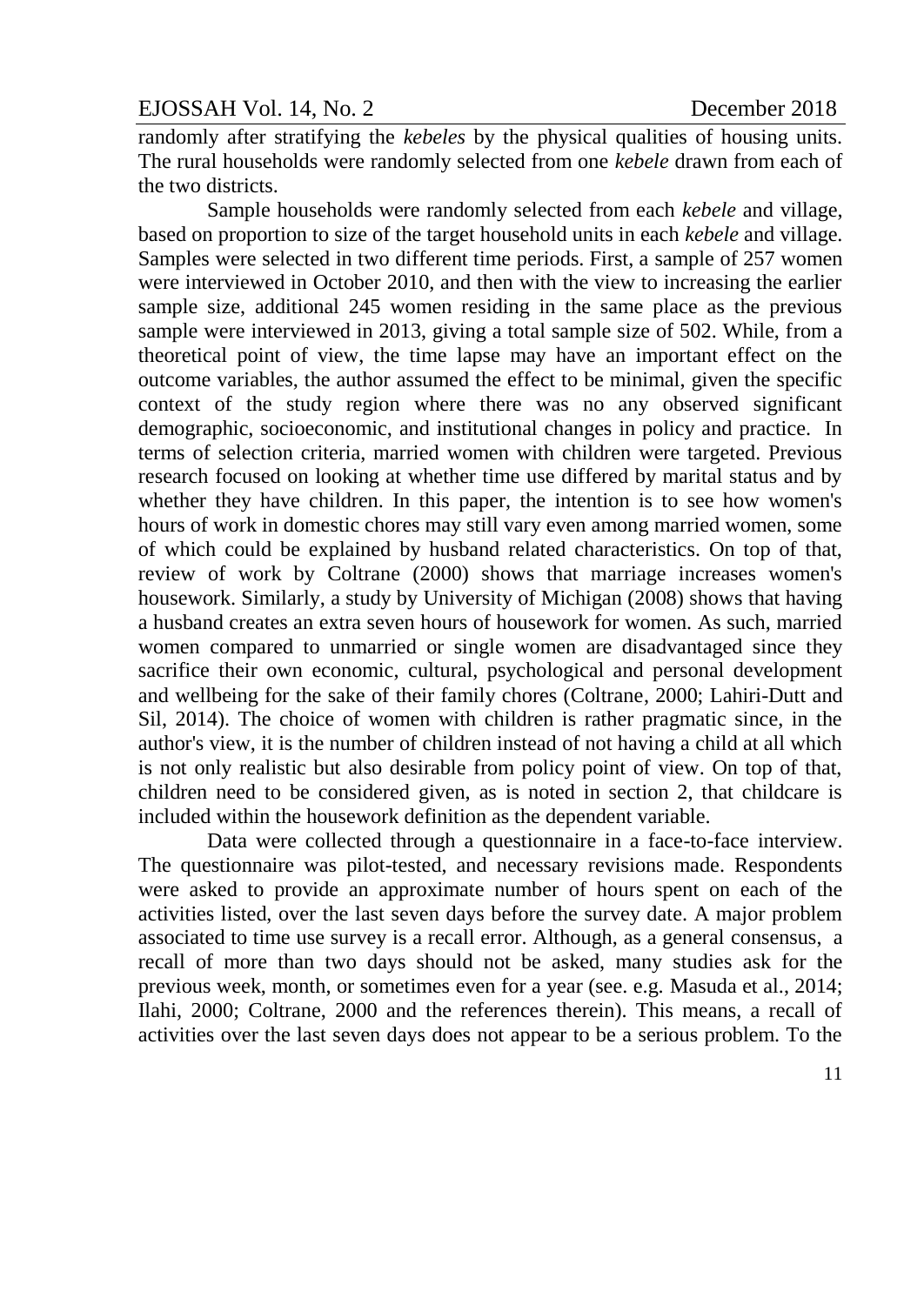contrary, it can be argued that collecting data for only the past day or two can be equally problematic if not more problematic. In this regard, Arora and Rada (2013) noted that the survey instrument for the Ethiopian Rural Household Survey asked time use only for the previous day, and, as a result, they had to drop many households from analysis since not all households in the sample undertook farm work every day. For the present paper, the questionnaire raised questions on a range of demographic and socioeconomic variables and women's time allocation for household domestic work, over a period of the last seven days. It also asked a few questions on gender.

#### **Measurement and Data Analysis**

The outcome measure (dependent variable) for the study is women's time spent in household activities (measured in hours per day, converted later on to minutes per day for the multi-variate analysis). As is discussed in section 2, housework in this paper includes activities such as cooking/food processing; cleaning and washing; local shopping for consumption; childcare and care of other members, and doing other reproductive routines for the household. All housework time was added together. Time spent in household activities was regressed on three key variables of interest. These were a woman's employment status (employed=1; otherwise=0) as time availability indicator for non-housework (i.e. for market or own consumption); a woman's years of schooling (in years) and a woman's loan receipt status (received=1; otherwise=0*)* as indicators of resources/bargaining power available to a woman; and a measure of indicators of traditional gender ideology or display (traditional=1; otherwise=0). In doing so, a number of other variables were controlled which included woman's age (in years), her household headship status (head=1; otherwise=0), religion (Christian=1; otherwise=0), residential location (rural=1; otherwise=0), number of young children  $\ll$ =10 years), number of members to help with housework and non-housework (>10 years) and hours worked, a husband's years of schooling (in years), and household asset value (Ln). The choice of most of these variables is informed by the literature. All the variables are organized into three theoretical themes (i.e., time availability, relative resources, and gender ideology) and other demographic and socioeconomic variables controlled. The time availability variable is measured in terms of a woman's work status in activities outside of the home. The relative resources or bargaining is measured in terms of a woman's years of schooling and loan receipt. As regards gender ideology, previous research measured this variable variously. A number of studies (e. g. Davis et al., 2007; Fahlen, 2016; Fuwa, 2004) measured this concept with indexes based on responses to multiple statements. Fuwa (2004)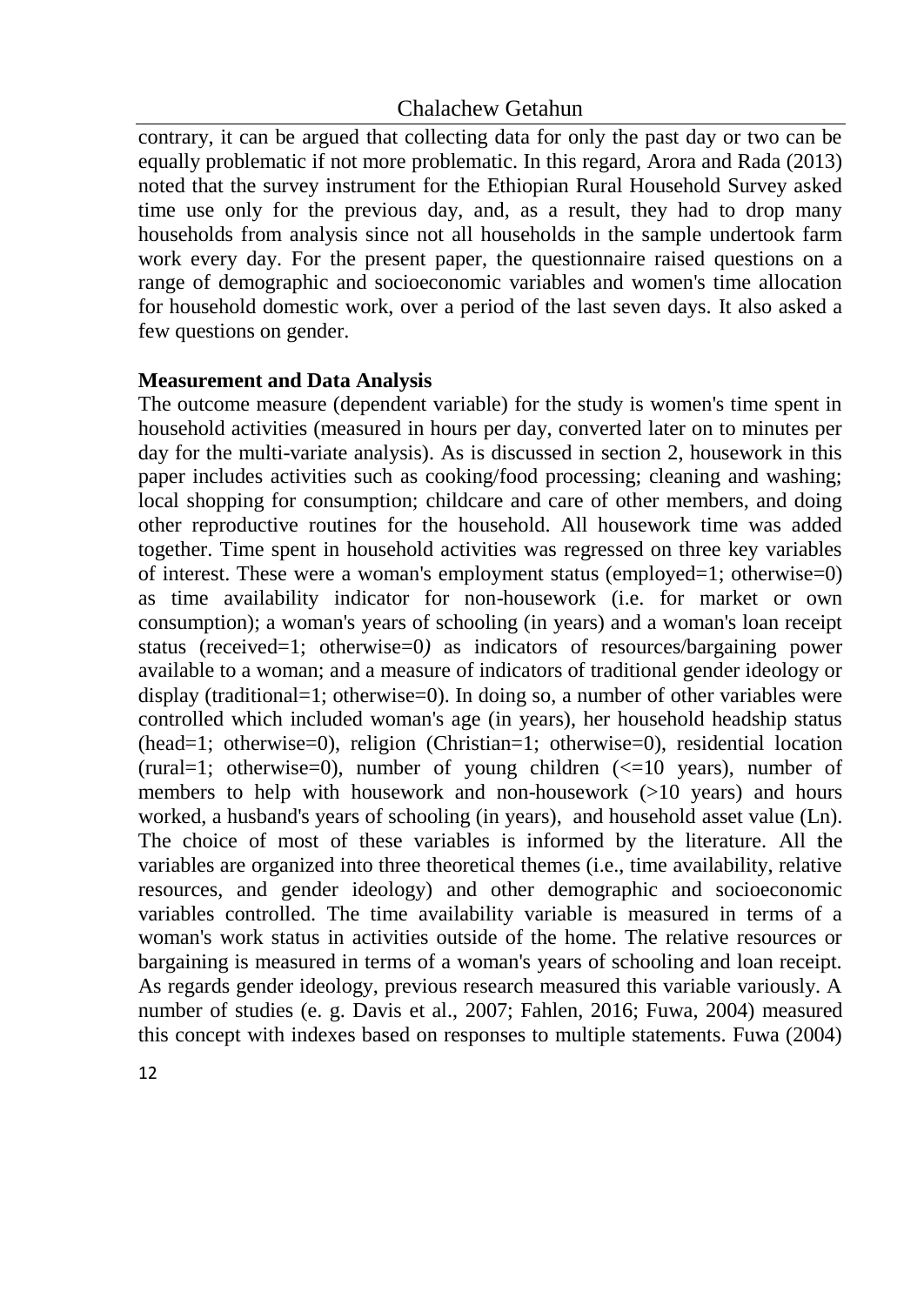used five statements describing gender ideology/display, Davis et al*.* (2007) added one more statement to Fuwa's variables, and Fahlen (2016) used two other statements. Whereas, others (e.g. Arrighi and Maume, 2000; Parkman, 2004) measured the concept with single items. All these authors asked respondents to decide the extent to which they agree or disagree with each of the statements; using a five point Likert scale (Fahlen used eight point scale). In the present paper, Likert scale items were not used. Instead, women were asked to list, using response category codes, all housework activities they performed and the time spent for each activity the last seven days before the survey date. For those women who reported higher housework participation and hours worked compared to that of their husbands (interviewer was responsible to check with that), women were further asked to decide if each of the three statements (Table 1) describes their reasons for doing much of the housework (yes/no responses). For developed countries, this approach may lead to significant reduction in sample size for this variable due to likely considerable proportion of women whose housework time is not larger than their husbands'. In the developing country context where women do more housework almost universally, this is unlikely. For example, 435 (86.7%) women reported to have performed housework more than what was performed by men. This is quite a good number, and the author does not believe sample size to be a serious concern here.

|                                           | Response  |           |  |  |
|-------------------------------------------|-----------|-----------|--|--|
| Gender ideology/display variable          | Yes       | No        |  |  |
|                                           | $No(\%)$  | $No(\%)$  |  |  |
| My job is to take care of housework as my | 129(29.7) | 306(70.3) |  |  |
| husband's job is to work for our living   |           |           |  |  |
| Everything in the house goes wrong when I | 359(82.5) | 76(17.5)  |  |  |
| instead                                   |           |           |  |  |
| of my husband work outside                |           |           |  |  |
| My husband is not experienced in these    | 274(63.0) | 161(37.0) |  |  |
| activities, but I am                      |           |           |  |  |

**Table 1:** Women's response to gender ideology/display variables

In terms of decision rule, a woman was considered traditional in her gender ideology/display if she responded *yes* to at least two of the variables (twothird). Based on this decision rule, 297 (68.3%) of the women were found to have traditional gender ideology/display.

In terms of analytical technique, multivariate linear regression technique was employed to analyze quantitative data**.** While there are debates whether to use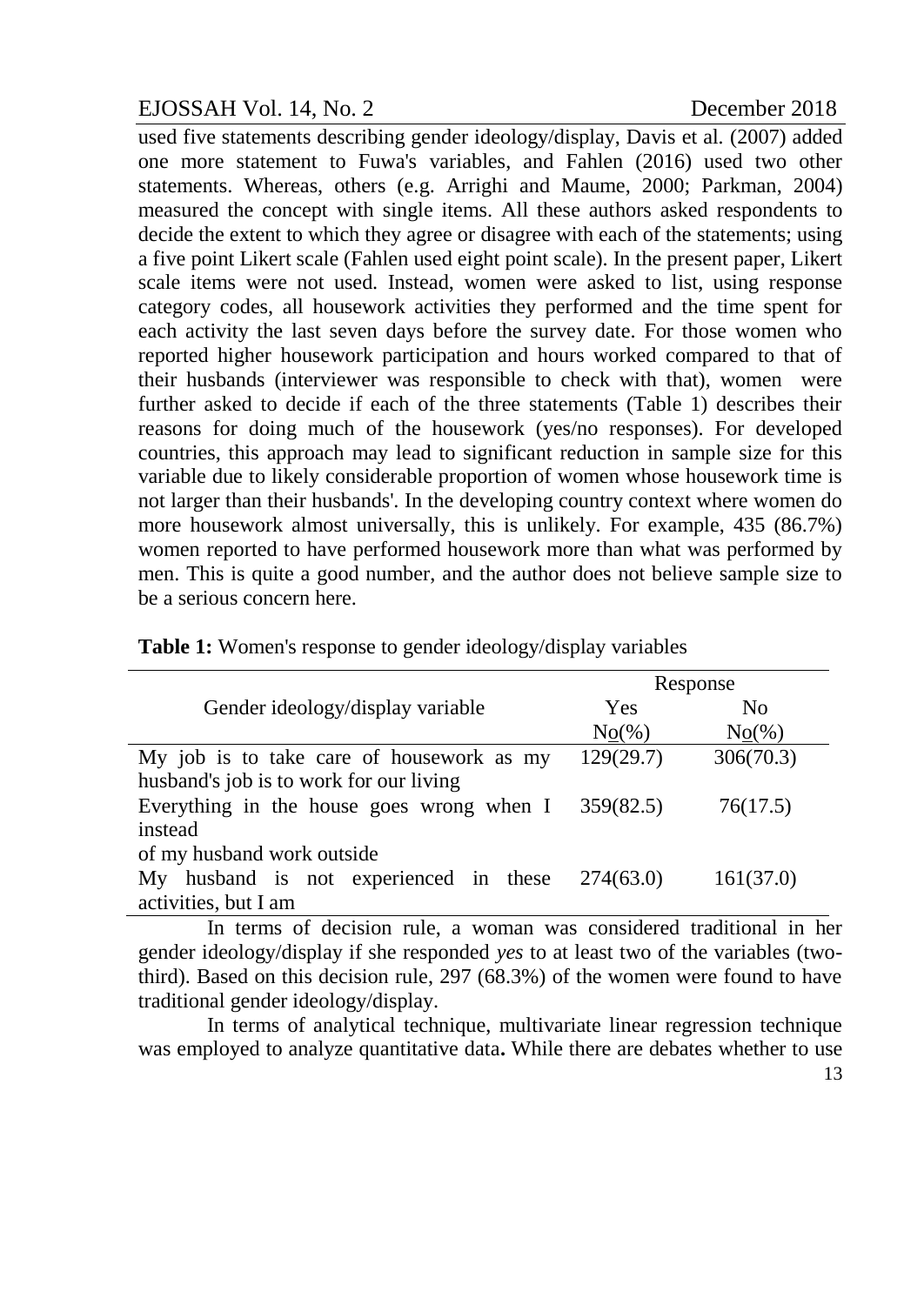linear or other models for time use study, e.g. Tobit, according to Foster and Kalenkoski (2013) qualitative results (coefficient sign) obtained from both of them is similar, but tend to be statistically insignificant for Tobit model if there are more zeros in the data. Whereas others (e.g. Frazis and Stewart, 2012; Stewart, 2009) argue that linear models are more robust to measurement errors and should be preferred in the analysis of time allocation decisions. Several other empirical studies (e.g. Fahlen, 2016) used linear multivariate regression techniques. Following these past studies (Fahlen, 2016; Frazis and Stewart, 2012; Stewart, 2009), the present paper used multiple hierarchical linear regression to analyze determinants of women's time spent for housework. This makes sense especially in contexts (such as in Ethiopia) where housework is typically women's task and zero hours of work are limited, if not absent.

Given a continuous response outcome variable and a set of *k* numerical predictor variables, *X1*, *X2*… *X<sup>k</sup>* , the multiple linear regression model is given by:  $Y_i = \beta_0 + \beta_1 X_{1i} + \beta_2 X_{2i} + \dots + \beta_k X_{ki} + \varepsilon_i$ 

$$
(\mathbf{1})
$$

Where,  $Y_i$  is time use in minutes per day of a member of the *i*<sup>th</sup> household;  $\beta_0$  is the Y-intercept, the model-predicted value of the dependent variable when the value of every predictor is equal to 0;  $\beta_1$ ,  $\beta_2$ ,  $\beta_k$  are parameter coefficients of vectors of each  $X_{1i}$ ,  $X_{2i}$ ,  $X_{ki}$ ; and  $\varepsilon_i$  is the error term in the model for the i<sup>th</sup> case.

The least squares estimator, *b* of  $\beta$  is given by:

$$
b_{ik} = \frac{N \sum X_{ik} Y_i - (\sum X_{ik})(\sum Y_i)}{N \sum X_{ik}^2 - (\sum X_{ik})^2}
$$
  
(2)

Where,  $b_{ik}$  is the least squares estimator for the *i*<sup>th</sup> household of the *k*<sup>th</sup> variable; *N* is the number of observations;  $X_{ik}$  is the value of the given predictor variable  $k$  for the  $i^{\text{th}}$  household; and  $Y_i$  is the value of the given predicted variable, *Y* for the  $i^{\text{th}}$ household.

## **Results**

## **Characteristics of the Study: Women and their Time Spent in Housework**

14 The tables below offer some descriptive statistics on the demographic and socioeconomic characteristics of sample women and their time spent on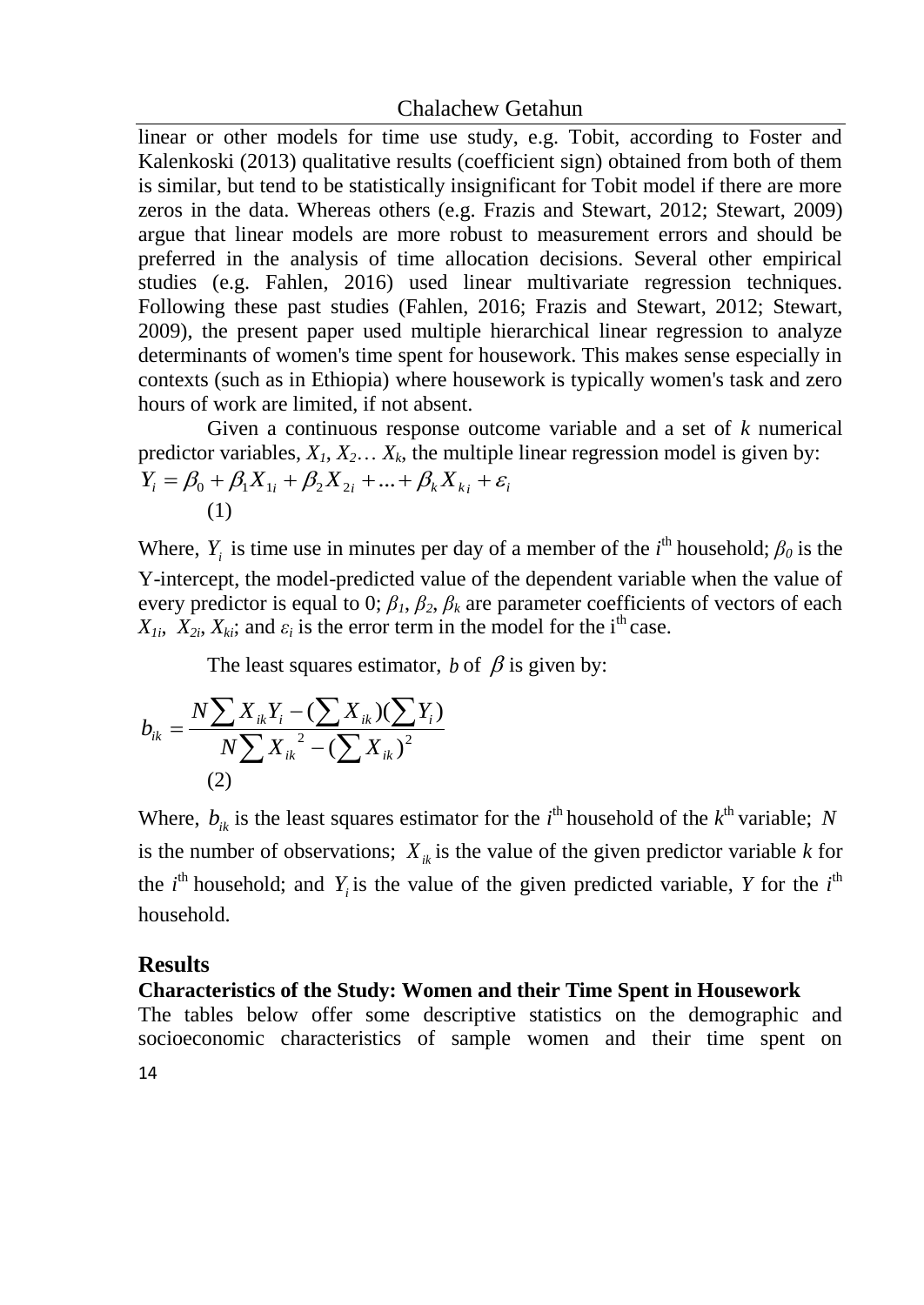housework. Table 2 provides mean values for sample women for selected (continuous) variables. The table shows that, on average, women were about 45 years old; had close to 2 young children; had nearly 1 member in the household each helping with housework and non-housework (including the husband, more adult children, and/or other members); had schooling nearly 1.9 years lower than husband's schooling; had an asset equivalent to nearly 12767 ETB - Ethiopian Birr, and nearly 3 hours of housework and 1.7 hours of non-housework contribution of other members to the household. Finally, the table shows that women spent slightly more than 5.5 hours a day on domestic chores, on average. However, as Table 3 depicts, women's time spent varies by measures of time availability, relative resources and gender and by other relevant demographic and socioeconomic characteristics.

|         |  |  | <b>Table 2:</b> Some demographic and economic characteristics of sample households |  |  |
|---------|--|--|------------------------------------------------------------------------------------|--|--|
| (means) |  |  |                                                                                    |  |  |

| <b>Variable</b>              | Mean(SD)     | <b>Standard</b><br>errors of the |
|------------------------------|--------------|----------------------------------|
|                              |              | mean                             |
| Respondent age               | 44.8750      | 0.69614                          |
|                              | (10.9629)    |                                  |
| Number of young children     | 1.7258       | 0.09083                          |
| $(<10$ years)                | (1.4304)     |                                  |
| Number of other members      | 1.2419       | 0.08661                          |
| involved in housework        | (1.3639)     |                                  |
| Number of other members      | .8347        | 0.07711                          |
| involved in non-housework    | (1.2143)     |                                  |
| Respondent's years of        | 3.5363       | 0.28363                          |
| schooling                    | (4.4666)     |                                  |
| Husband's years of schooling | 5.4375       | 0.32436                          |
|                              | (5.1081)     |                                  |
| Value of household asset     | 12766.7      | 1042.7                           |
|                              | (16420.5206) |                                  |
| Hours of housework by other  | 2.9906       | 0.18983                          |
| members                      | (2.9895)     |                                  |
| Hours of non-housework by    | 1.6895       | 0.1145                           |
| other members                | (1.8032)     |                                  |
| Respondent hours of          | 5.5357       | 0.25940                          |
| housework                    | (4.0685)     |                                  |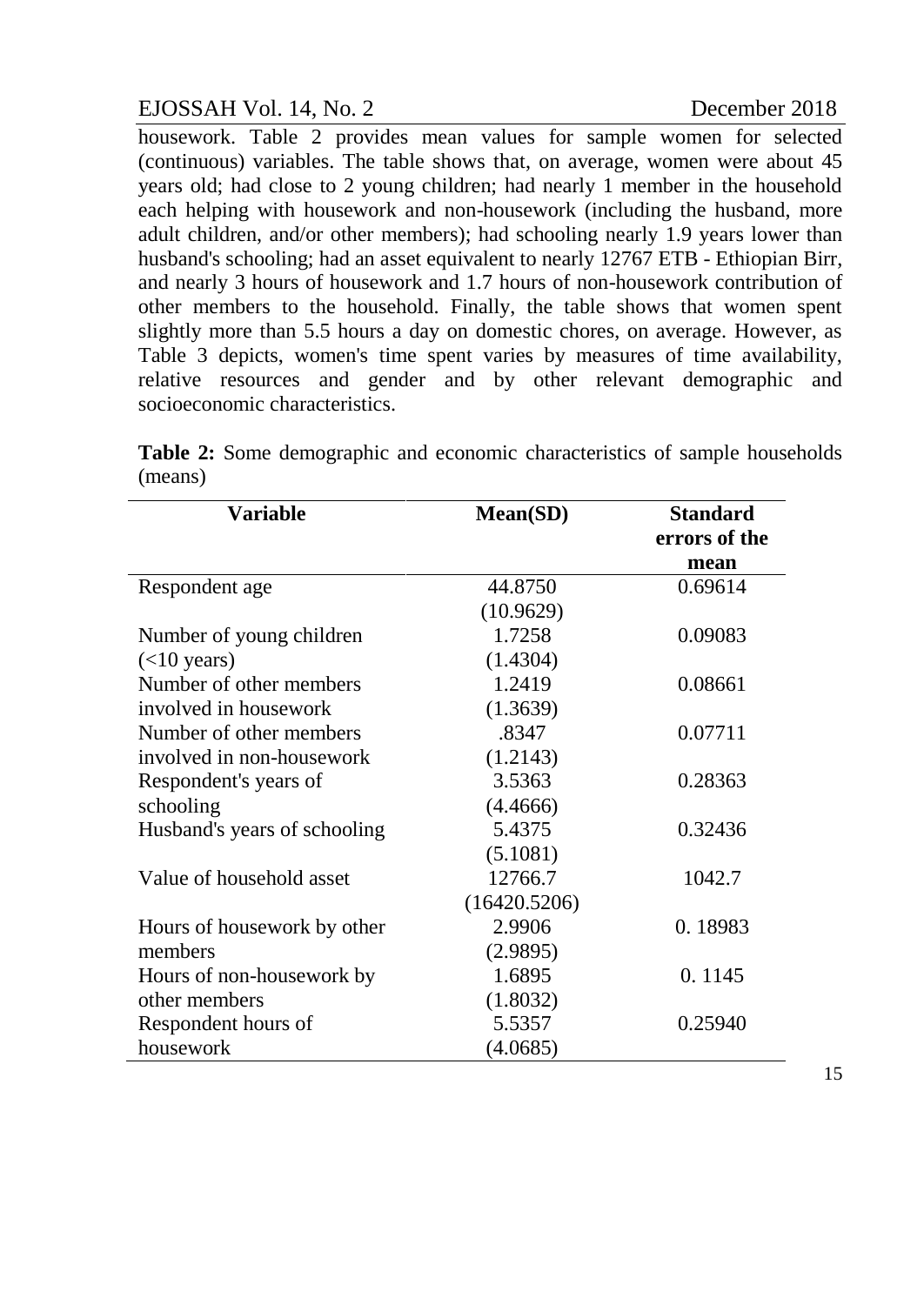Table 3 presents women's housework by time availability, relative resources and gender and by other demographic and socioeconomic characteristics. In terms of time availability proxied by employment, the table depicts that 54% of the women are not employed, and that unemployed women spent nearly four times as many hours on housework per day as employed women. Regarding bargaining power, the table shows that nearly 53% of the sample women and 74.1% of their husbands attended some level of education. Nearly two-third of both women and men had attended primary school (1-8) followed by those who attended high school (one-fourth for women, and one-fifth for men), the proportion of those who attended post-secondary school being low. As the table shows, a woman's hours of housework generally decreased as couples became more educated (for the husband, however, the pattern tended to reverse with more years of schooling). As shall be discussed later on, however, there are other studies (discussed in section 3.2) which found highly educated women to spend more instead of less time for housework. In terms of loan receipt, the second proxy indicator for bargaining power, the table depicts that 43% of the women had received loan, and those women who had received loan had spent fewer hours in housework compared to those who did not receive loan. As regards gender, 435 (86.7%) women reported to have performed more housework compared to what was performed by men. Of these, more than two-third of women reported to have traditional gender ideology or display. It shows that women with more traditional gender perception/practice spent more housework hours.

With regard to age and household headship, the table shows that 50% of the sample women are concentrated within the first two age groups which range from 25 to 44 years. In general, except for the third and the last age groups which deviate from the pattern, respondents appear to have spent more time with an increase in age, the least and the largest hour spent on housework being for women of ages 65 or more years and for women of ages 45-54 respectively. The largest time spent by women in the 45-54 age group instead of in the 35-44 age group is not in line with other studies (see e. g. Krantz-Kent 2009). Contrary to the results in this paper, the same study found women aged 65 to 74 spent more time in unpaid housework than did women aged 55 to 64. For people aged 50 and older in general, the study found time spent on housework first to increase with age and then to decline. However, this seemingly contrasting result may be due to the long time expectancy for American women whose old age occurs much later than that of Ethiopian women. In general the results for persons aged 50 and older coincide with what one would expect to observe when individuals depart the labor force. Household head wise, the table shows that close to one-fifth of the sample women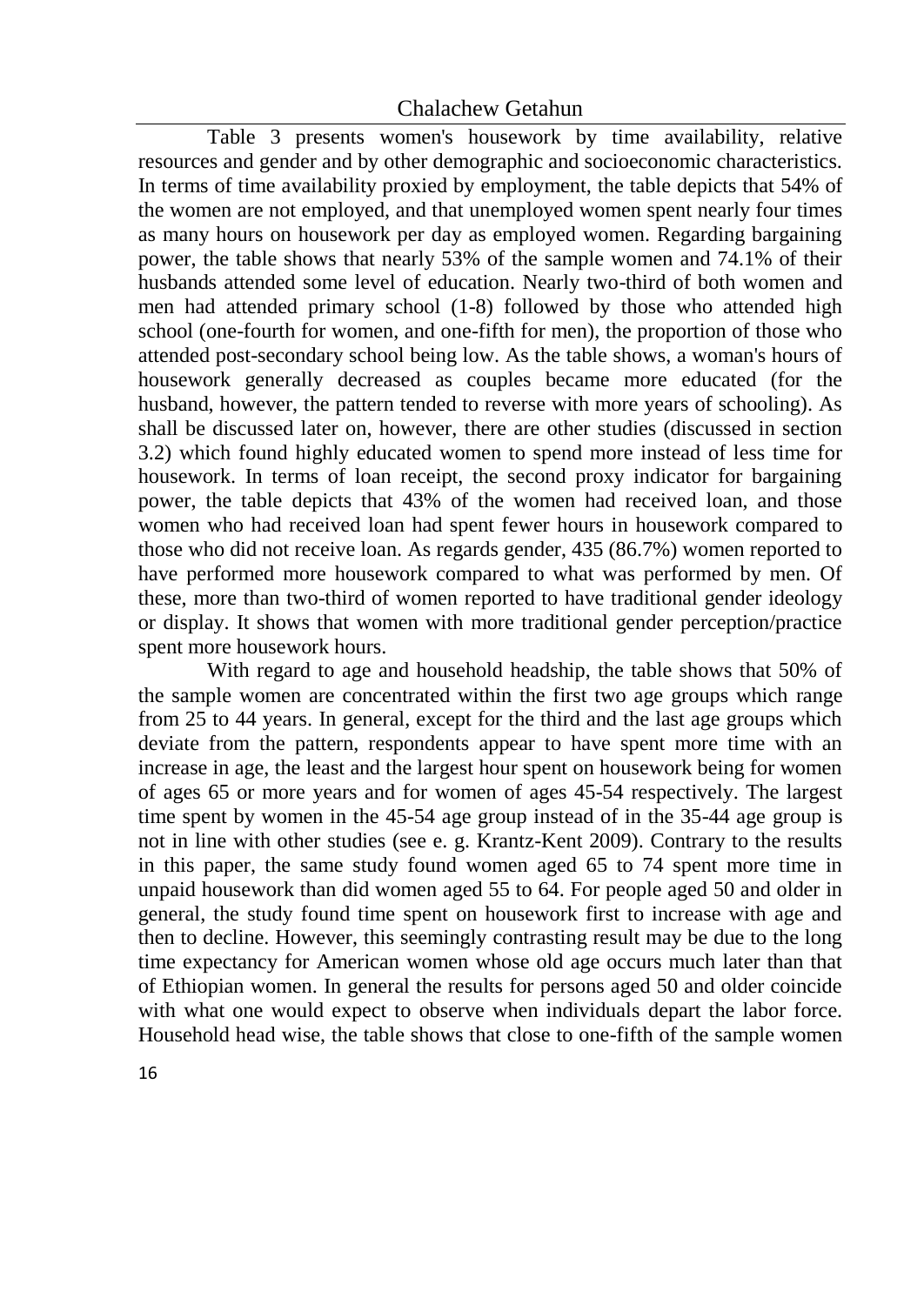are heads of their households, and that women heads compared to non-heads spent slightly fewer hours in housework.

Regarding the number of young children, the table depicts that almost close to one-fourth of women do not have young children, a likely reason to explain the small average number of young children reported in Table 2. Table 3 shows that more than half of the sample women (56.4%) have 2 or more children. In terms of time spent for housework, the table shows that women's time spent increases with an increase in the number of young children. However, this pattern did not hold for women with 3 or more young children where time spent tended to decline. One might think of childcare giver hiring by women with many young children as a possible reason for this, but this is not supported by data (not reported here) in which the majority of women having more than 2 children belonged to the lower wealth group (as measured by household assets), had fewer or no years of schooling and, did not receive loan. Therefore, as is argued above, the reason perhaps appears to be that these poor women, facing both time and resource shortage may have to cut housework hours in favor of working for earnings or have to combine them. In general, except for women with three or more children, the results are in line with the available evidence. For example, McGinnity and Russell's (2008) found that women with a young child under 5 years have almost 4 hours more total committed time per weekday than women without children. Similarly, Krantz-Kent (2009) found the time mothers spent doing unpaid household work to have increased by an average of almost 6 hours per week with the presence of one additional child.

As regards members helping with housework and non-housework, Table 3 shows that 81% of the sample households had members helping with housework, which includes husbands, adult children and/or other members. Of these, 43.7%, 32.3% and 24% had 1, 2 and 3 members respectively. On the other hand, 89.4% of the sample households had members helping with non-housework, 50.3%, 29.5% and 20.1% of which have 1, 2 and 3 members respectively. In terms of hours of housework, the table shows that, in general, a woman's housework time decreased with an increase in the number of children to help with housework and increased with an increase in the number of members helping with non-housework. In a descriptive study of Tsimane in Bolivia, Ringhofer (2015) found substantial reduction of a woman's housework time by the presence of elderly women.

In terms of household assets, the table depicts that 61% of the households lie within the first two asset quartiles, and 22% within the highest asset quartile. For hours of housework, in general, time spent increased with an increase in the asset quartiles, except for the second quartile which has fewer hours of housework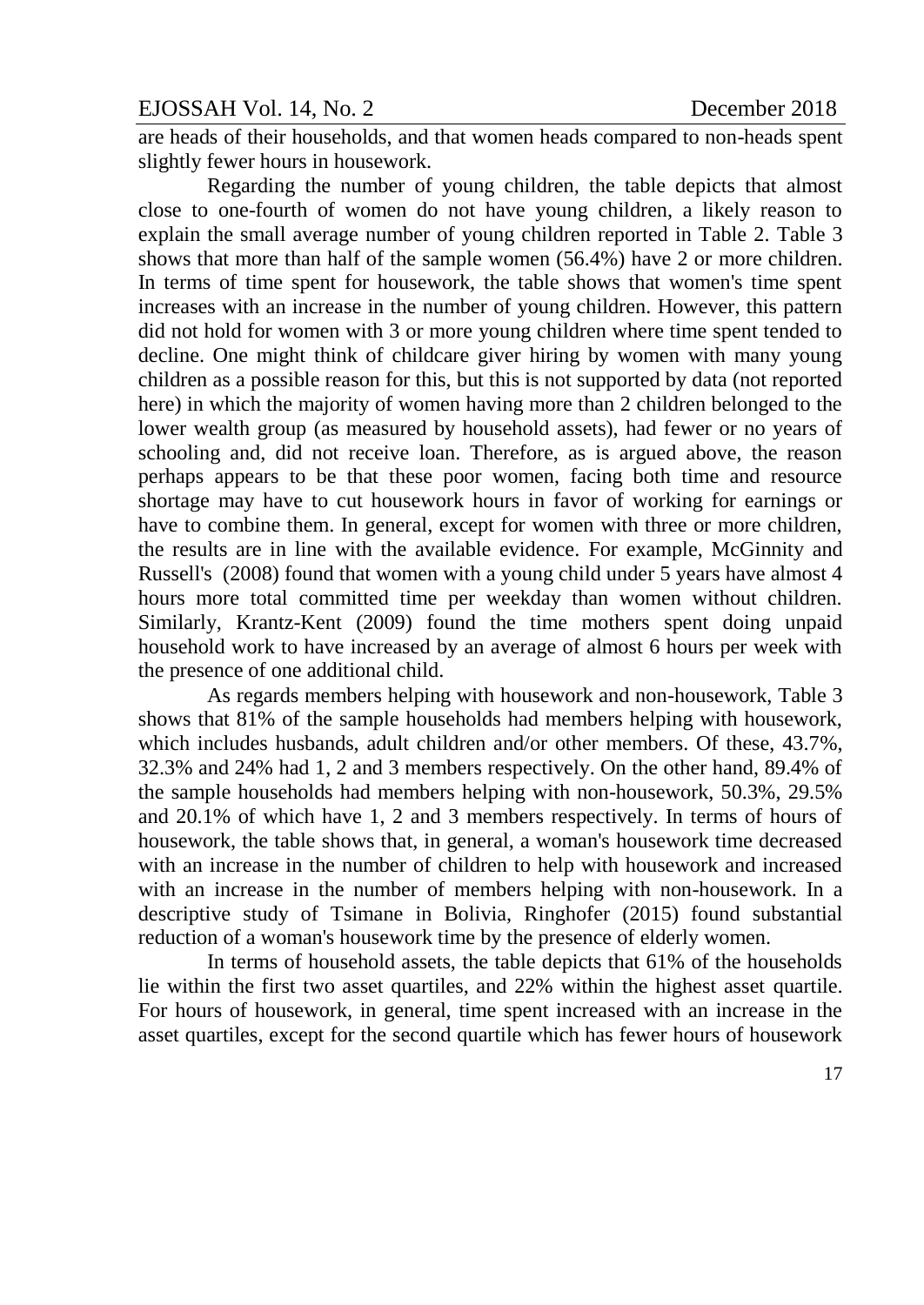than the first quartile. When considering religion as a factor, interesting results appear. The table shows that nearly 85% of the sample women are followers of the Christian religion. It shows that Christian women provide slightly fewer hours of housework compared to non-Christian women. When it comes to residential location, the table shows women in the rural sub-sample compared to those in the urban sub-sample to have spent more time in housework.

Table 3: Women's housework by time availability, relative resources and gender and by other demographic and socioeconomic characteristics

| Variable                  |              | No. (%)   | Time spent by |
|---------------------------|--------------|-----------|---------------|
|                           |              |           | women         |
|                           |              |           | Hours         |
|                           |              |           | Mean(SD)      |
| Respondent is             | Employed     | 224(44.6) | 2.4725        |
| employed*                 |              |           | (3.31999)     |
|                           | <b>Not</b>   | 278(54.4) | 8.0543        |
|                           | employed     |           | (2.65573)     |
| Respondent's years of     | 0            | 237(47.2) | 6.1855        |
| schooling                 |              |           | (4.18987)     |
|                           | $1 - 4$      | 103(20.5) | 6.5550        |
|                           |              |           | (4.13138)     |
|                           | $5 - 8$      | 72(14.3)  | 6.4330        |
|                           |              |           | (4.35755)     |
|                           | $9-12$       | 69(13.7)  | 5.5513        |
|                           |              |           | (4.20590)     |
|                           | >12          | 21(4.2)   | 4.9197        |
|                           |              |           | (3.86559)     |
| Respondent received       | Received     | 215(43.0) | 4.7477        |
| loan                      |              |           | (4.27513)     |
|                           | Not received | 285(57.0) | 6.1137        |
|                           |              |           | (3.90620)     |
| <b>Traditional</b> gender | Traditional  | 297(68.3) | 6.8           |
| perception/practice       |              |           | (4.2531)      |
|                           | <b>Not</b>   | 138(31.7) | 5.3           |
|                           | traditional  |           | (4.0153)      |
| Respondent is             | Head         | 92(18.7)  | 5.3671        |
| household                 |              |           | (4.10915)     |

18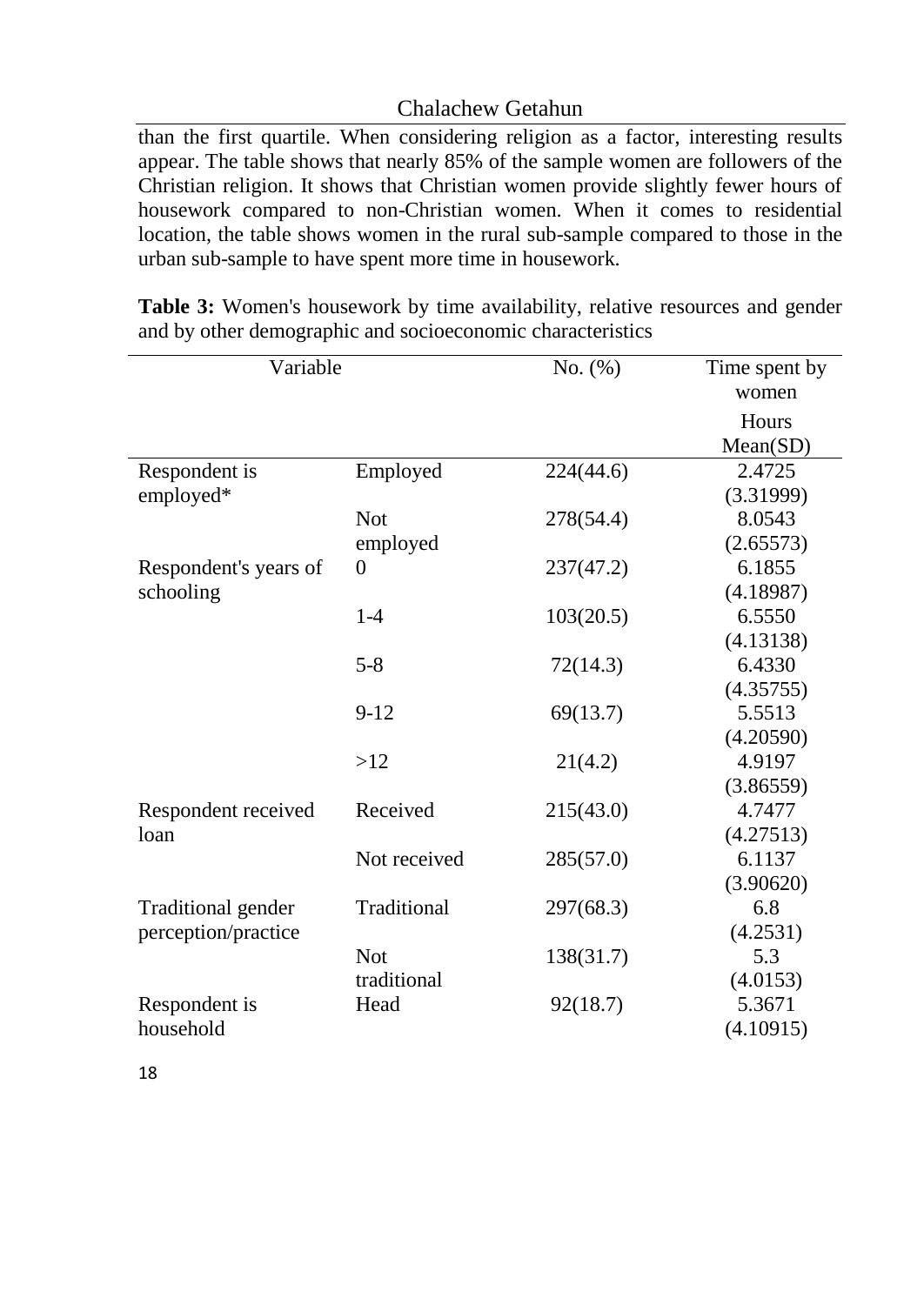| EJOSSAH Vol. 14, No. 2 | December 2018    |           |           |
|------------------------|------------------|-----------|-----------|
| head                   | Not head         | 405(81.3) | 5.5734    |
|                        |                  |           | (4.06873) |
| Respondent age         | 25-34            | 88(17.5)  | 5.2358    |
|                        |                  |           | (4.39877) |
|                        | 35-44            | 163(32.5) | 5.4492    |
|                        |                  |           | (4.13848) |
|                        | 45-54            | 155(30.9) | 5.5103    |
|                        |                  |           | (3.74793) |
|                        | 55-64            | 63(12.5)  | 6.5418    |
|                        |                  |           | (4.31253) |
|                        | $>= 65$          | 33(6.6)   | 4.9800    |
|                        |                  |           | (4.01916) |
| Number of young        | $\boldsymbol{0}$ | 117(23.3) | 4.6309    |
| children               |                  |           | (4.06873) |
| $(<$ 10 years)         | $\mathbf{1}$     | 102(20.3) | 5.8245    |
|                        |                  |           | (4.19693) |
|                        | $\overline{2}$   | 159(31.7) | 6.2518    |
|                        |                  |           | (3.65453) |
|                        | $>=3$            | 124(24.7) | 5.4512    |
|                        |                  |           | (4.15310) |
| Number of other        | $\overline{0}$   | 95(19.0)  | 6.1791    |
| members involved in    |                  |           | (4.10027) |
| housework              | $\mathbf{1}$     | 177(35.4) | 4.7546    |
|                        |                  |           | (3.77852) |
|                        | $\overline{2}$   | 131(26.2) | 4.2978    |
|                        |                  |           | (4.59136) |
|                        | $>=3$            | 97(19.4)  | 5.4193    |
|                        |                  |           | (4.00429) |
| Husband's years of     | $\overline{0}$   | 129(25.9) | 5.8813    |
| schooling              |                  |           | (4.09759) |
|                        | $1-4$            | 127(25.5) | 5.8106    |
|                        |                  |           | (3.71743) |
|                        | $5 - 8$          | 109(21.8) | 4.6367    |
|                        |                  |           | (4.25729) |
|                        | $9 - 12$         | 81(16.2)  | 5.7871    |
|                        |                  |           | (4.10158) |
|                        | >12              | 53(10.6)  | 6.0460    |
|                        |                  |           | (4.36647) |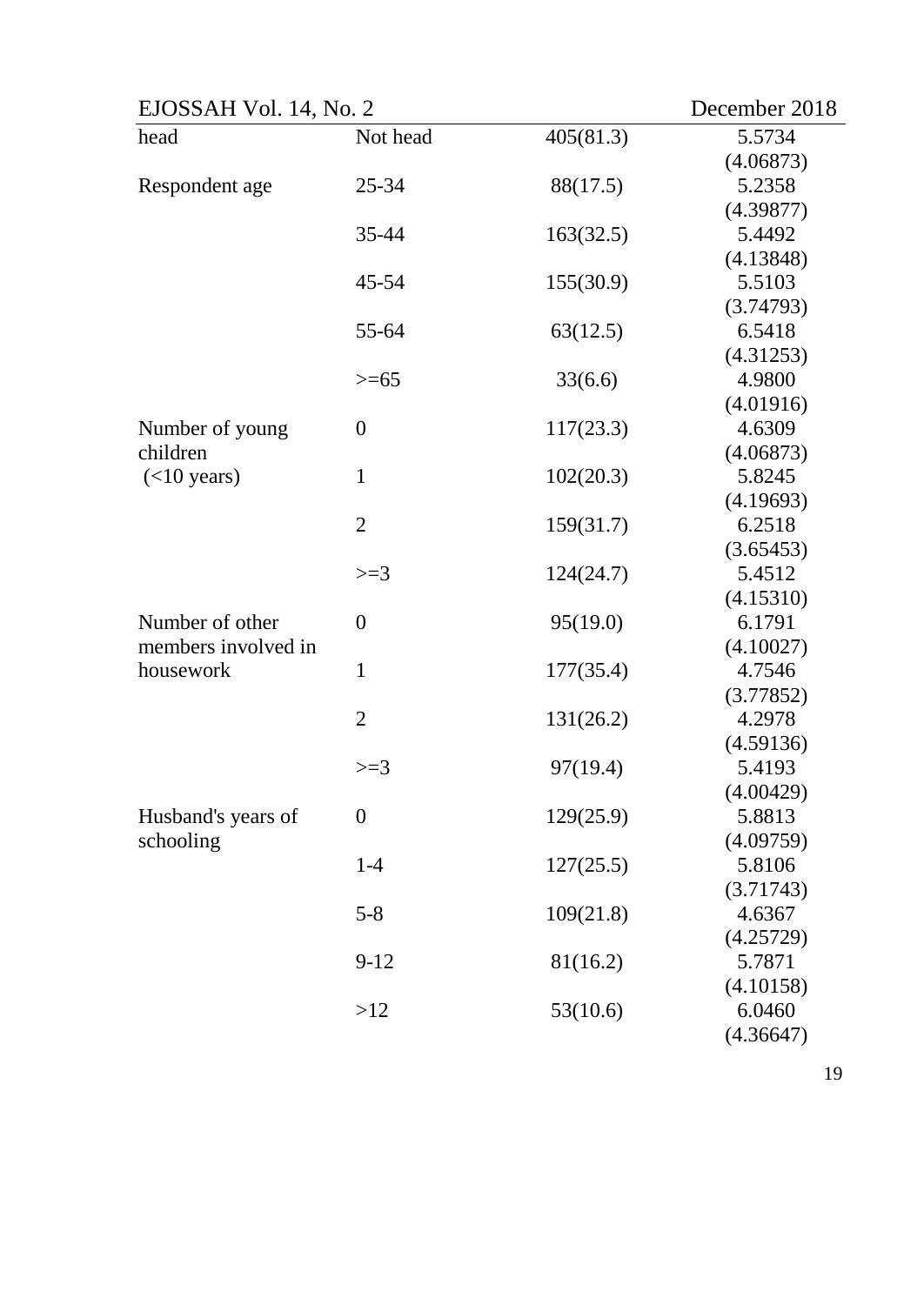|                       |                | <b>Chalachew Getahun</b> |           |
|-----------------------|----------------|--------------------------|-----------|
| Number of other       | $\overline{0}$ | 53(10.6)                 | 4.4829    |
| members involved in   |                |                          | (3.83595) |
| non-housework         | 1              | 225(45.0)                | 4.4165    |
|                       |                |                          | (3.84234) |
|                       | $\overline{2}$ | 132(26.4)                | 5.0173    |
|                       |                |                          | (3.85751) |
|                       | $>=3$          | 90(18.0)                 | 5.1791    |
|                       |                |                          | (4.10553) |
| Value of assets owned | $1st$ quartile | 194(38.7)                | 5.5631    |
|                       | (3630)         |                          | (3.80811) |
|                       | $2nd$ quartile | 113(22.5)                | 4.6991    |
|                       | (8012)         |                          | (4.15832) |
|                       | $3rd$ quartile | 85(16.9)                 | 5.5844    |
|                       | (16795)        |                          | (4.44971) |
|                       | Top quartile   | 110(21.9)                | 5.8523    |
|                       |                |                          | (3.95154) |
| Religion              | Christian      | 422(84.7)                | 4.93017   |
|                       |                |                          | (4.1276)  |
|                       | Other          | 76(15.3)                 | 5.43421   |
|                       |                |                          | (5.5521)  |
| Rural residence       | Rural          | 247(49.2)                | 5.7897    |
|                       |                |                          | (4.09067) |
|                       | Urban          | 255(50.8)                | 5.2857    |
|                       |                |                          | (4.04752) |

\* broadly defined to include women working for wage and/or are self-employed whether for wage or own consumption.

## **Determinants of Time Use for Household Activities**

Having described women's time spent on housework by individual and household demographic and socioeconomic characteristics in the forgoing sub-section, I now turn on to using a multivariate hierarchical linear model. The dependent variable for the model is a woman's time (in minutes) spent on housework per day (see section 3.2 for the list and measurement of independent variables). The table presents results for time availability, relative resources/bargaining, and gender ideology/display as determinants of a woman's housework time as discussed in the theoretical literature, and controlling for other demographic and socioeconomic variables. Although the purpose of controlling for other variables is to show the effect of the key study variables of interest above and beyond the contributions of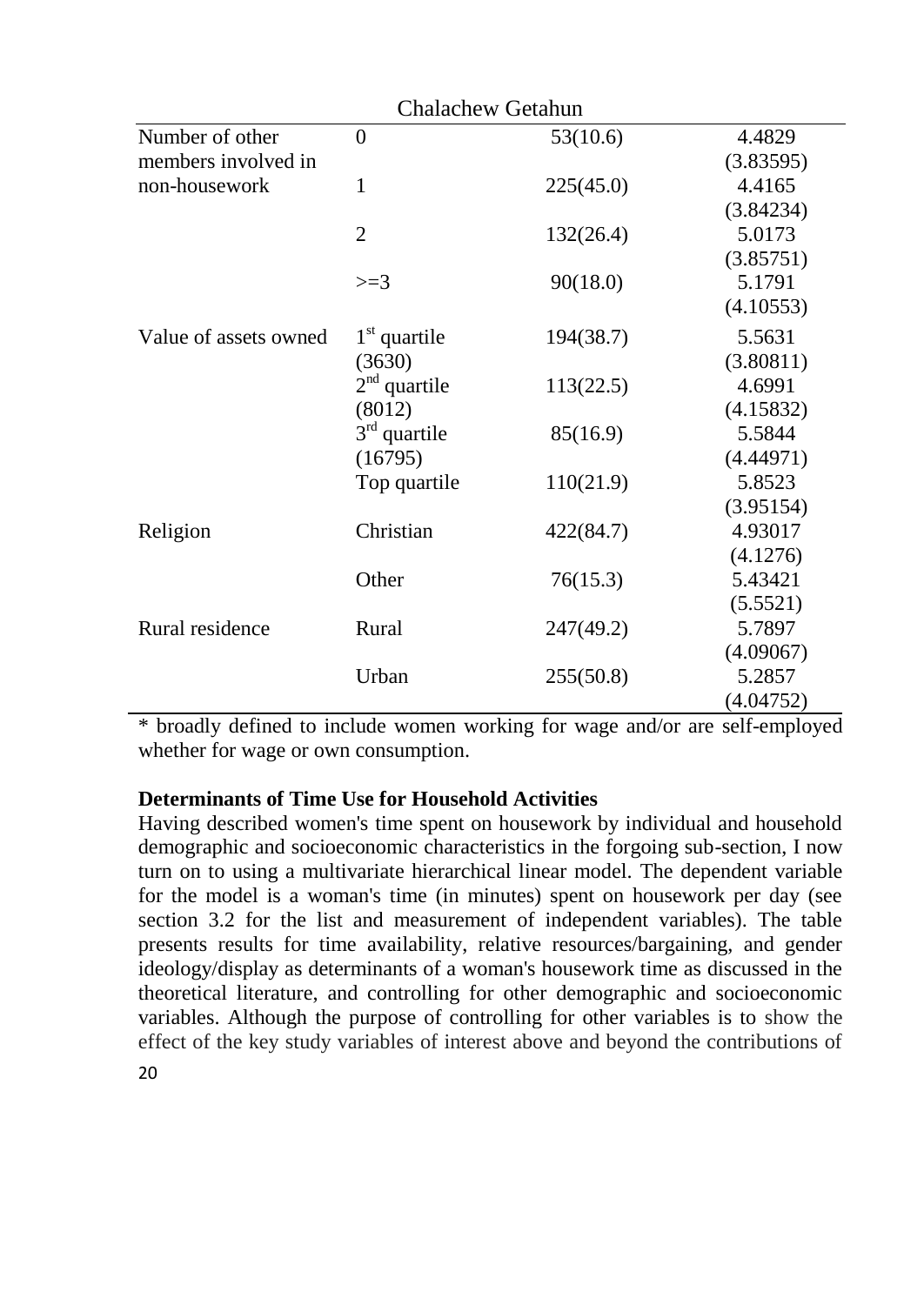control variables, I have also discussed the controls in presenting and discussing the results, and this is especially important given the absence of past research on Ethiopia.

Seven models were estimated. In the first three models, only the three key explanatory variables of interest were included. First, time availability predictor alone was included, then resources or bargaining variables and gender variables were added in the second and third models respectively. The fourth model included control variables without the key variables of interest. The last three models added the key variables of interest to these controls in each of the next three models - first time availability in model 5 and then the resources or bargaining and the gender variables in models 6 and 7 respectively. The objective was to see patterns of the association between these key variable clusters and a woman's hours of work with and without controls.

As is shown in the table, a woman's employment status (a shift from being unemployed coded 0 to employed coded 1) as a measure of time availability has a strong, statistically significant negative association with her housework time, for all the six models despite its being slightly weaker after taking account of control variables and as the resource or bargaining and the gender variables were added. Regarding the variables representing relative resources or bargaining, a woman's schooling years and her loan receipt status (a shift from not receiving loan coded 0 to receiving coded 1) have statistically significant negative association with her housework time. Note that, before the control variables were included, a woman's years of schooling compared to her loan receipt status variable had a statistically stronger significant association with her housework hours, both before and after including the gender variable. However, this situation reversed after control variables were included, the statistical significance test value getting stronger for loan receipt and weaker for years of schooling. Finally, a woman with traditional gender ideology/display (a shift from egalitarian gender perception/practice coded 0 to a traditional one coded 1) has a statistically significant positive association with her housework time, but the association is statistically weak whether with or without control variables.

Before the key variable clusters were added, three control variables, namely, respondent's age, number of members involved in housework and their housework time had statistically significant (but weaker for respondent's age) negative association to a woman's housework time. After the key variable clusters were added, the members hours of housework variable retained its statistical significance level, but the respondent's age variable was no longer statistically significant for all the next three models, whereas the level of statistical significance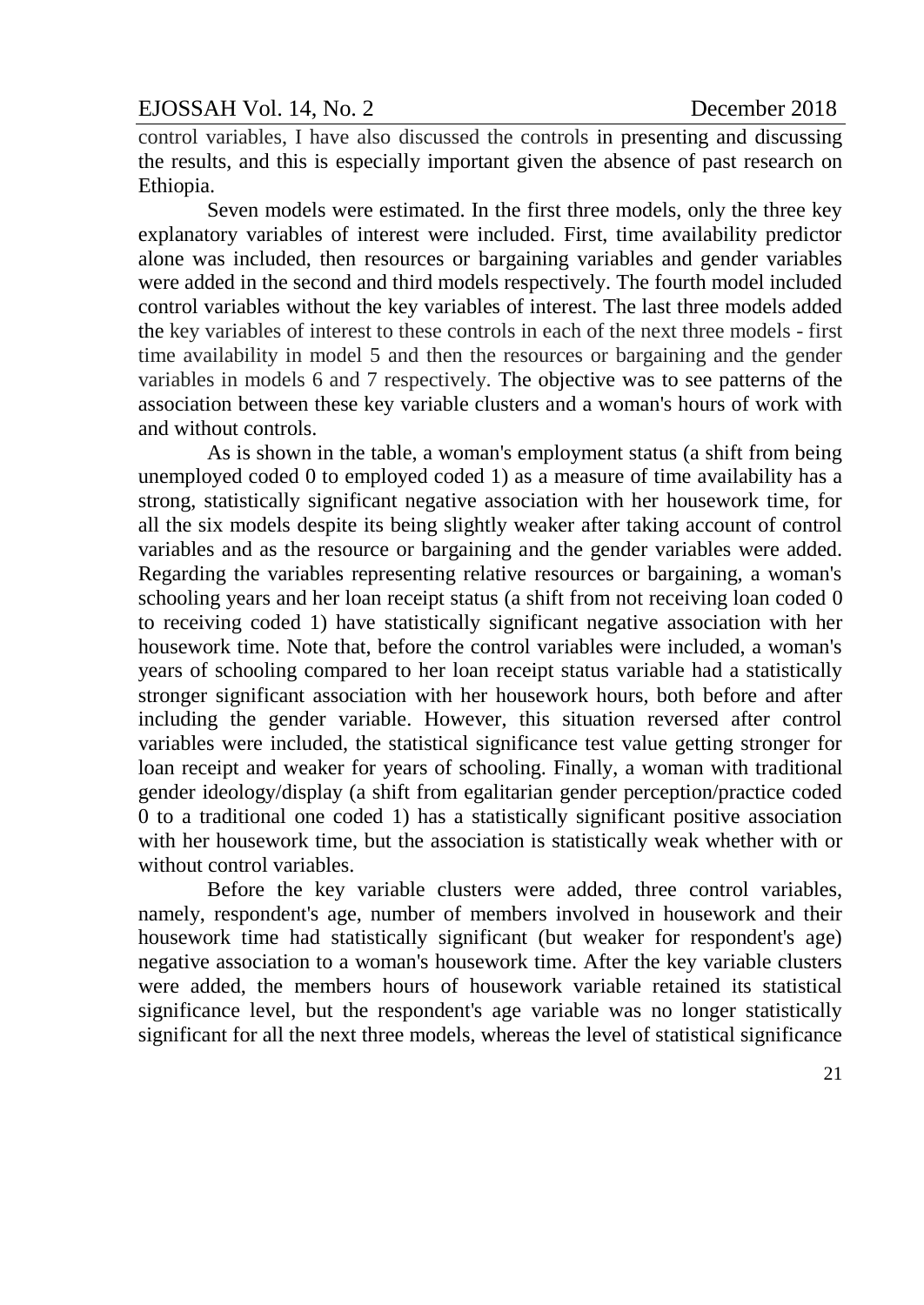for the number of members involved in housework variable became weaker after the time availability variable was added, and then became no longer statistically significant after the resources and gender variables were added in the next two models. By contrast, the remaining five variables, namely, number of young children, number of members involved in non-housework, members" hours of nonhousework, value of household assets, and rural location (a shift from urban coded 0 to rural coded 1) had a statistically significant positive association with a woman's hours of housework (but statistical significance is weaker for the number of members involved in non-housework and rural location variables).

|                                        | <b>Variables</b>                                    | <b>Models</b>             |                                   |                                                |                           |                                |                          |                              |  |  |
|----------------------------------------|-----------------------------------------------------|---------------------------|-----------------------------------|------------------------------------------------|---------------------------|--------------------------------|--------------------------|------------------------------|--|--|
|                                        |                                                     | $\mathbf{1}$              | $\overline{2}$                    | 3                                              | $\overline{\mathbf{4}}$   | 5                              | 6                        | 7                            |  |  |
| Time<br>availabili<br>ty               | Respondent is<br>employed                           | L.<br>5.732***<br>(0.381) | ٠<br>5.667**<br>$*$<br>(0.383)    | $\overline{a}$<br>5.582**<br>$\ast$<br>(0.384) |                           | ÷<br>$5.162**$<br>(0.453)      | ÷.<br>5.064**<br>(0.424) | $\sim$<br>4.716**<br>(0.382) |  |  |
| Relative<br>resource<br>s/<br>bargaini | Respondent's<br>years of<br>schooling<br>Respondent |                           | $0.121**$<br>(0.048)<br>$-0.329*$ | $0.138**$<br>(0.053)<br>$-0.293*$              |                           |                                | $-0.113*$<br>(0.253)     | $-0.099*$<br>(0.053)         |  |  |
| ng                                     | received loan                                       |                           | (0.383)                           | (0.386)                                        |                           |                                | $0.301**$<br>(0.209)     | $0.234**$<br>(0.381)         |  |  |
| Gender<br>ideology<br>/ display        | Traditional<br>gender<br>perception/prac<br>tice    |                           |                                   | $0.532*$<br>(0.242)                            |                           |                                |                          | $0.351*$<br>(0.921)          |  |  |
| Control<br>variables                   | Respondent is<br>household head                     |                           |                                   |                                                | $-0.904$<br>(0.545)       | $-0.831$<br>(0.501)            | $-0.887$<br>(0.513)      | $-0.754$<br>(0.487)          |  |  |
|                                        | Respondent's<br>age                                 |                           |                                   |                                                | $-0.197*$<br>(0.098)      | $-0.135$<br>(0.045)            | $-0.225$<br>(0.122)      | $-0.025$<br>(0.022)          |  |  |
|                                        | Number of<br>children below<br>10 years             |                           |                                   |                                                | $0.526*$<br>**<br>(0.251) | $0.488**$<br>$\ast$<br>(0.192) | $0.462**$<br>(0.179)     | $0.362**$<br>(0.152)         |  |  |

**Table 4:** Parameter coefficients for determinants of women's time spent for housework (N=502)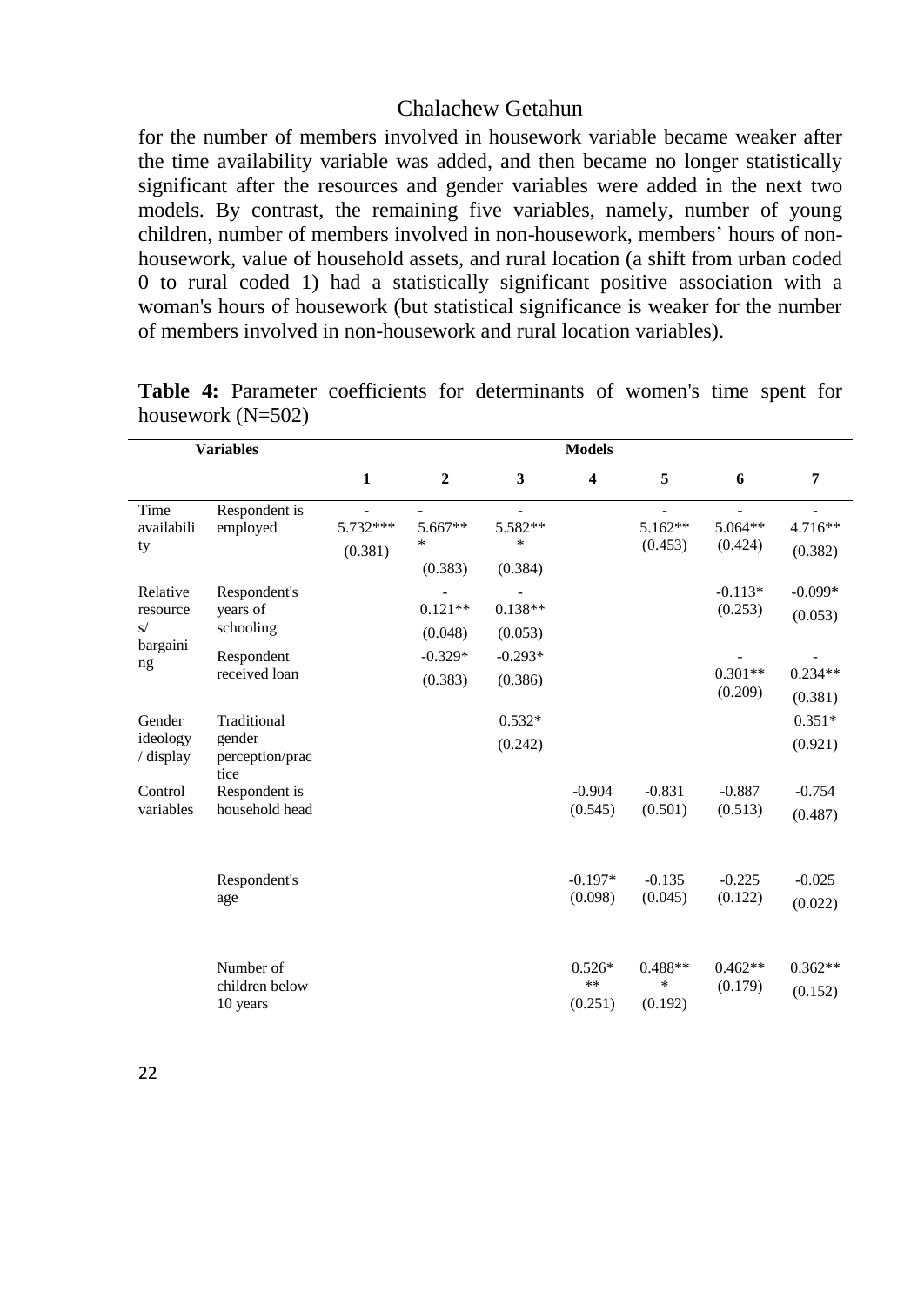|                          | $\ddotsc$ |       |       |                    |           |           |           |
|--------------------------|-----------|-------|-------|--------------------|-----------|-----------|-----------|
| Number of                |           |       |       | L.                 | $-0.401*$ | $-0.388$  | $-0.208$  |
| members                  |           |       |       | 0.299*             | (0.165)   | (0.157)   | (0.165)   |
| involved in              |           |       |       | $\ast$             |           |           |           |
| housework                |           |       |       | (0.171)            |           |           |           |
| Number of                |           |       |       | $0.304*$           | 0.321     | 0.291     | 0.188     |
| members                  |           |       |       | (0.213)            | (0.222)   | (0.20.9)  | (0.179)   |
| involved in              |           |       |       |                    |           |           |           |
| non-housework            |           |       |       |                    |           |           |           |
| Members'                 |           |       |       |                    |           |           |           |
| housework                |           |       |       | $0.261*$           | $0.276**$ | $0.297**$ | $0.243**$ |
| hours                    |           |       |       | $\ast$             | (0.166)   | (0.168)   | (0.071)   |
|                          |           |       |       | (0.111)            |           |           |           |
| Members' non-            |           |       |       | $0.362*$           | $0.311**$ | $0.346**$ | $0.254**$ |
| housework                |           |       |       | $\ast$             | (0.203)   | (0.221)   | (0.126)   |
| hours                    |           |       |       | (0.206)            |           |           |           |
|                          |           |       |       |                    |           |           |           |
| Husband's                |           |       |       | $-0.147$           | $-0.139$  | $-0.134$  | $-0.106$  |
| years of                 |           |       |       | (0.155)            | (0.128)   | (0.106)   | (0.052)   |
| schooling                |           |       |       |                    |           |           |           |
|                          |           |       |       |                    |           |           |           |
| Value of                 |           |       |       | $0.661*$<br>$\ast$ | $0.665**$ | $0.634**$ | $0.508**$ |
| household<br>assets (Ln) |           |       |       | (0.217)            | (0.219)   | (0.217)   | (0.201)   |
|                          |           |       |       |                    |           |           |           |
| Christian                |           |       |       | $-1.841$           | $-1.674$  | $-1.695$  | $-1.652$  |
| religion                 |           |       |       | (0.904)            | (0.701)   | (0.868)   |           |
|                          |           |       |       |                    |           |           | (0.0854)  |
|                          |           |       |       |                    |           |           |           |
| Rural location           |           |       |       | $0.509*$           | 0.502     | $0.503*$  | 0.491     |
|                          |           |       |       | (0.231)            | (0.242)   | (0.354)   | (0.536)   |
|                          |           |       |       |                    |           |           |           |
|                          |           |       |       |                    |           |           |           |
| $R^2$                    | 0.166     | 0.184 | 0.199 | 0.476              | 0.509     | 0.519     | 0.542     |
|                          |           |       |       |                    |           |           |           |
|                          |           |       |       |                    |           |           |           |
| $\Delta R^2$             |           | 0.018 | 0.015 | 0.277              | 0.033     | 0.01      | 0.023     |

23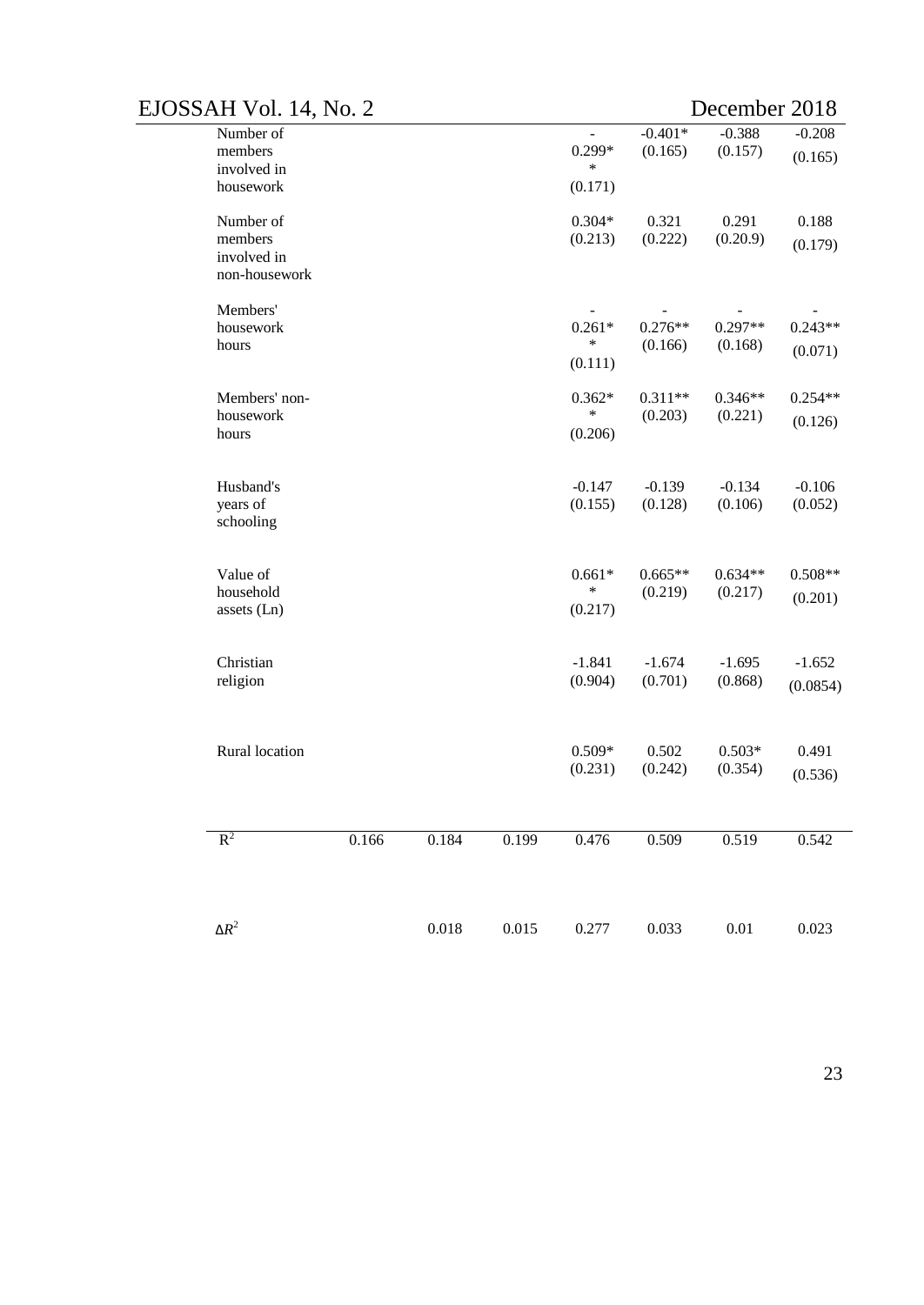| <b>Chalachew Getahun</b> |          |         |         |        |         |         |         |  |  |
|--------------------------|----------|---------|---------|--------|---------|---------|---------|--|--|
| F                        | 214.634* | 56.276* | 45.062* | 18.223 | 32.185* | 26.087* | 24.699* |  |  |
|                          | **       | **      | **      | $* *$  | **      | **      | **      |  |  |

\*\*\*=p<0.01; \*\*=p<0.05; \*=p<0.1. Standard errors are reported in parenthesis.

# **Discussion**

## **Time availability**

As was discussed in the literature, employed women are expected to be less likely to spend much time in housework. Available empirical work (e g. Artis and Pavalko, 2003; Bernando et al., 2014; Campaña, et al., 2017; Cunningham, 2007; Davis et al., 2007; Fahlen, 2016; Fuwa, 2004; McGinnity and Russell, 2008; Pinto and Coltrane, 2008; Tsuya, et al., 2000) confirmed this expectation. In the present paper, the statistically significant association between a woman's being employed and her hours of housework is in line with this evidence base. However, there needs to be caution in its interpretation since part of the reason may lie in the way it is defined. Unlike for the developed countries where it is defined in terms of wage employment, it is here broadly defined to include working for wage and/or self-employed. This definition appears to be more realistic given the country's context where paid or market work opportunities are very limited, and even where they exist they are dominated by informal employment (Chalachew, 2018). So, in this case, the large coefficient is surprising given the lack of very clear distinction between housework and non-housework, especially for farming and the informal sector. On the other hand, it may be explained by the high level of poverty whether defined in terms of food, income or employment which may have forced women to work more thereby reducing their housework time. In explaining the lack of negative effect of the number of children on maternal labor market participation in Ethiopia, Solomon and Kimmel (2009) for example argued that Ethiopian women may not afford to stop working in the face of high unemployment rate even when they have young children in need of care.

#### **Resources or Bargaining**

Theoretically it is assumed that resources available to the individual in a household enable individuals to bargain away from housework. Past research commonly used education and income indicators to measure this variable. In the present paper, I have used years of schooling and loan receipt. Women"s participation and time spent in housework is expected to decrease with an increase in their education, especially higher education since it is associated with higher opportunity cost of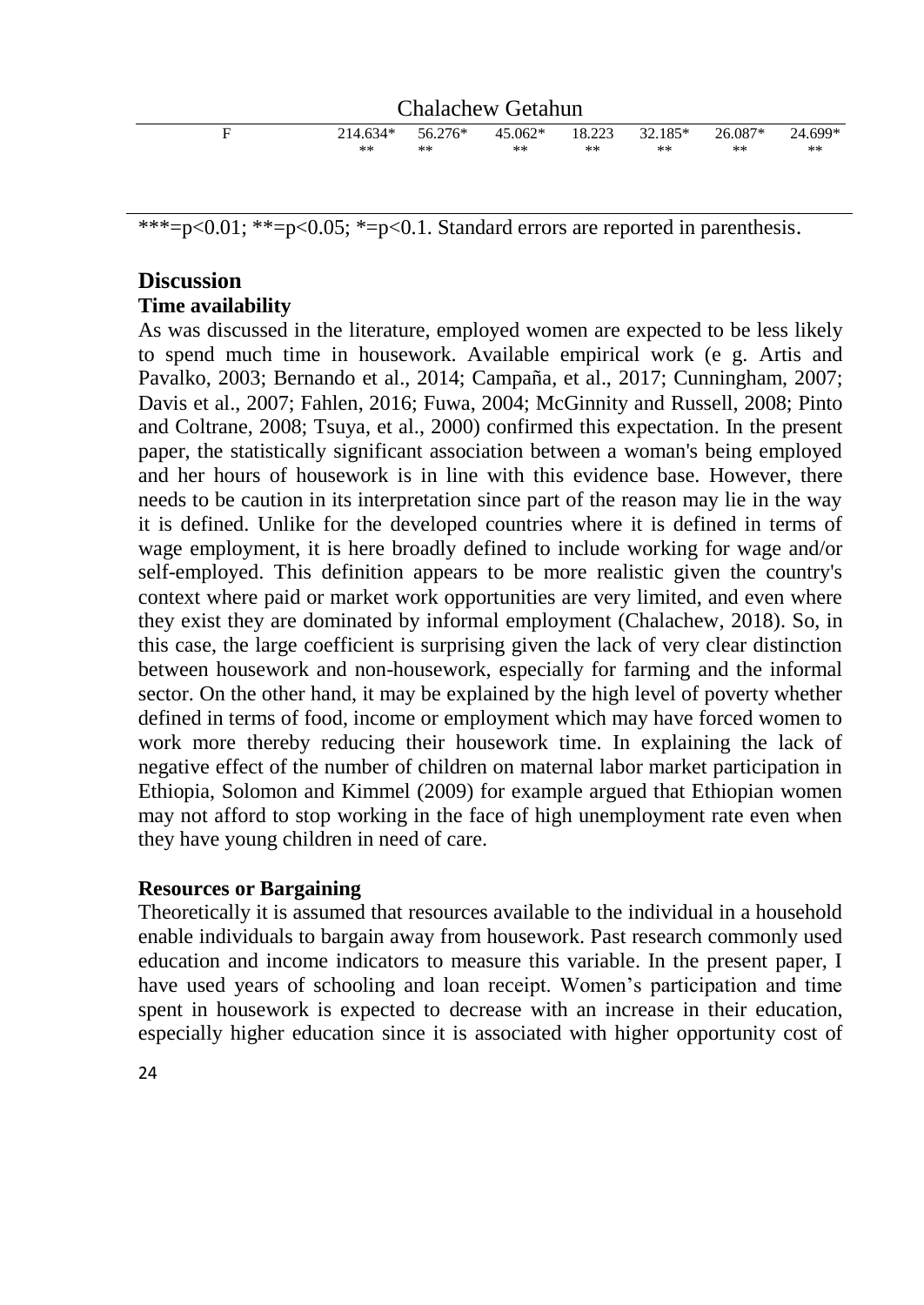doing housework. Hours of housework is also expected to decrease with an increase in husband's years of schooling. Much of the available empirical evidence is consistent with this prediction (see e. g. Bardasi and Wodon 2010; Campaña, et al. 2017; Fahlen, 2016; Fuwa, 2004; Gammage, 2010; Gimenez-Nadal and Sevilla, 2012; Guryan, Hurst and Kearney, 2008; McGinnity and Russell, 2008; Tsuya et al., 2000). On the other hand, analyzing their own data, Campaña, Gimenez-Nadal and Molina (2017) found negative but mostly statistically insignificant effect of education for most of the countries studied (Mexico, Ecuador, Panama, and Peru). Despite the weak statistical significance after taking account of control variables, the negative association between a woman's years of schooling and her hours of housework for the present paper is in line with this evidence base. There are, however, some other studies (e.g. Bernardo et al., 2014; Davis et al., 2007; Golden, 2008; Newman, 2001; Singh et al., 2013) that showed highly educated women (bachelor degree or higher) to be less likely to work outside of home relative to respondents with low educational attainment. Some authors (e.g. Golden, 2008; Singh et al., 2013) attributed this to women's increased ability to bargain (with employer) to work from home. However, the Ethiopian context is very different in that it is unrealistic to think that, in the midst of high unemployment rate and widespread poverty, education has increased the capability of Ethiopian women to negotiate to work from home. Nor are there any facilities to allow working from home, even if we assume that negotiation was possible.

As is noted, defining relative resources in term of income or earnings, most past research (e. g. Davis et al., 2007; Parkman, 2004) found statistically significant negative effects on women's housework. Fuwa (2004) also found negative effect, but not statistically significant. However, for the present paper, loan receipt is used instead given that income is not available (or is very irregular) to most households, especially to farming women. Increasing poor households' access to credit services and empowering women through lending has been one of the key poverty reduction strategies of developing countries including Ethiopia. Garikipati (2012) argues that lending to women is expected to help them to shift their time from housework to market work, and from wage-work to selfemployment, which is considerably better remunerated, enhances the value of their incomes, and improves their self-esteem and empower them. However, most past research guided by household economic theory has focused on examining the effect of credit on women's labor market participation. Studies examining its effect on time use are not available, especially on housework. Garikipati's (2012) study is an exception to this lack of research, which, however, did not find the expected effect, using her own data: found positive but statistically insignificant effect of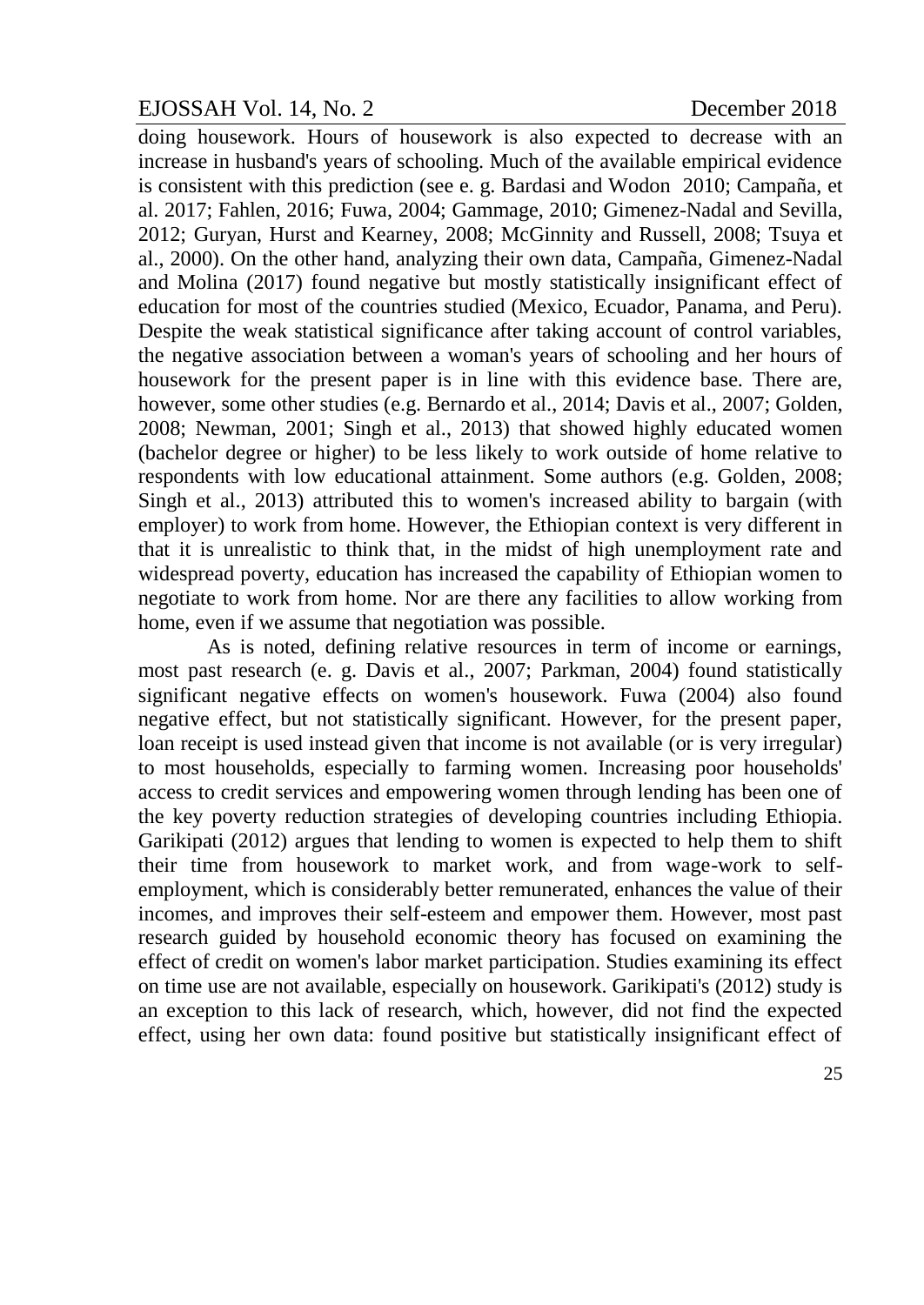credit on housework time. In the present paper, the negative and statistically significant association between a woman's receiving loan and her hours of housework contradicts Garikipati's (2012) finding, but it is in line with the theoretical expectation. Apart from the opportunity costs ensued, the loan enables women to start own business by avoiding the lack of working capital and by increasing their bargaining power away from housework.

## **Gender Ideology/Display**

As discussed in section 2.3, the gender ideology/display perspective posits that individuals are socialized to remain disproportionately responsible for the housework solely because of their gender, regardless of their economic resources or time availability. Research has consistently shown that there are persistent views regarding how women and men are expected to behave (Arrighi and Maume, 2000; Cunningham, 2001; Davis et al., 2007; Geist and Ruppanner, 2018; Fahlen, 2016; Fuwa, 2004). In line with the gender perspective, Fahlen (2016) and Fuwa (2004) found a strong statistically significant negative effect of egalitarian gender attitudes on women's hours of work. Similarly, Davis et al., (2007), found a positive effect (coefficient at least twice as large as its standard error) of more traditional gender ideology on housework. On the other hand, estimating separate models for different housework indicators, Parkman (2004) found mixed results of traditional gender ideology on women's housework: negative for meal preparation, washing dishes, cleaning house, shopping, car maintenance, and driving and positive for washing/ironing and paying bills. The negative association between a woman's traditional gender perception/practice and her housework time in the present paper appears to be in line with the gender perspective, but the statistical significance is weak.

## **Control Variables**

Research shows that women household heads compared to non-heads face time shortage. For example, a review of work by Blackden and Wodon (2006) for sub-Saharan Africa found women household heads to face greater time constraints than do male heads or other women, especially if such women have no other adult women to help with housework. Although the negative coefficient on headship for the present paper does not appear to be in line with this evidence base, the result is not statistically significant. While the lack of statistical significance may be due to problems in data quality, a possible reason for the negative coefficient could be that since such women are likely to be lone earners (non-head husbands/male partners are likely to be non-earners or earn less than women), the whole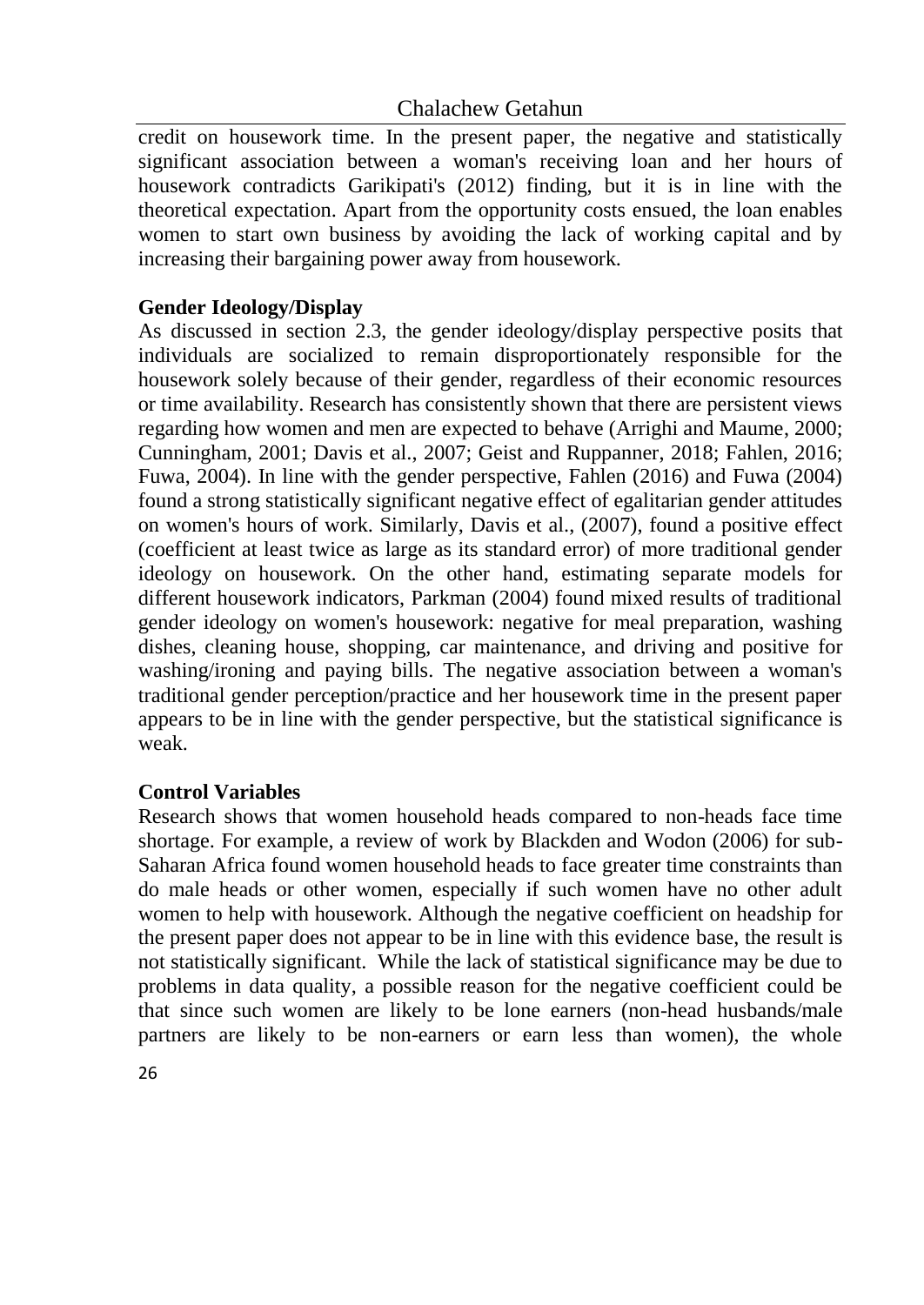responsibility of feeding and maintaining the household rests solely, or at least mostly upon them, leading to fewer hours allocated for housework and more hours for earnings and/or food production. Given the informal nature of farming and of urban economic activities in the developing countries including Ethiopia (Chalachew, 2018), it is also likely that they can combine housework and nonhousework. In one way or the other, as Buvinic and Gupta (1997) remarked, this can lead them to lower paying jobs more compatible with housework, and this is likely to worsen their wellbeing. One could, however, also argue that if non-head husbands are non-earners or earn less than women, then, consistent to the bargaining or relative resources hypothesis, men may take on much of the housework, thus compensating for wife's reduced time for housework.

Age is an important factor influencing a woman's housework time (see e.g. Bardasi & Wodon, 2010; Campaña et al., 2017; Erdil, Eruygur and Kasnakoglu, 2006; Gammage, 2010; Krantz-Kent, 2009; Tsuya, et al., 2000). As age progresses, especially after individuals depart the labor force because of old age, women will spend more time on household work (Krantz-Kent 2009). In line with this, Gammage (2010) found statistically significant positive effect of age for Guatemala. Similar effects were found by Davis et al. (2007) and Fuwa (2004) for 28 and 22 developed countries respectively. Whereas, Campaña, et al. (2017) found negative yet statistically insignificant effect of age for Columbia, Ecuador, Panama, and Peru but not for Mexico. The negative but statistically insignificant coefficient for the present paper echoes the latter evidence.

In terms of young children, research has shown its significant positive effect on women's housework time (Baxter, Hewitt, and Haynes, 2008; Bianchi et al., 2000; Davis et al., 2007; Fahlen 2016; Fuwa, 2004). The statistically significant positive association between number of young children a woman has and her hours of housework in the present article is in line with this and other available evidence. For example, except a few studies (e.g. Arora 2015; Bardasi and Wodon 2010) which found a maternal housework time reducing effect of young children, most other studies (e.g. Bianchi et al., 2000; Bernardo et al., 2014; Campaña et al., 2017; Craig, 2006; Gammage, 2010; Fahlen, 2016; Krantz-Kent, 2009; Tsuya, et al., 2000) generally found young children to increase housework hours for women. For example, Tsuya et al. (2000) found wives' household task hours to have increased significantly with presence especially of preschool but also school age children for Japan, USA and Korea. Bernardo et al. (2014), found a high maternal propensity for investing time in in-home childcare when there are young children of ages 0-5 years in the household, and decreases with an increase in the age of children.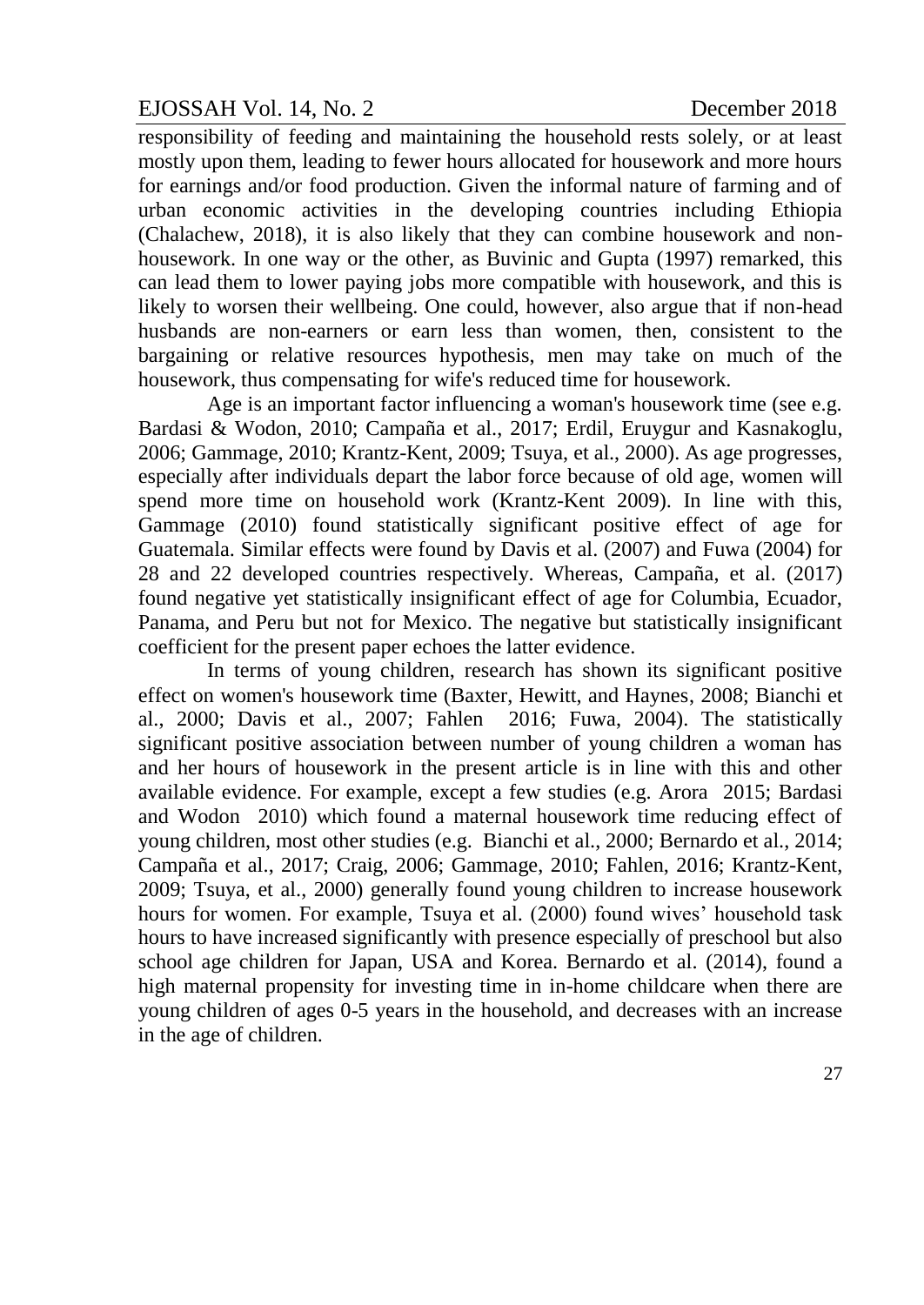As regards members helping with housework and non-housework, it is expected that presence of members (including husbands) to help with maternal housework reduces a woman's time for domestic chores and increases her nonhousework time, whereas presence of members to help with non-housework is expected to increase her time in housework (see e.g. Campaña et al., 2017 and the references therein; World Bank, 2001). Empirically, in the context of time poverty, Arora (2015) and Campaña et al. (2017) found a statistically significant negative effect of presence of housework help on women's housework time allocation; and Davis et al. (2007) found positive effect of presence of employed members (in this case husbands) on women's housework time. However, there are other studies whose findings contradict with the above-noted studies. For example, Tsuya et al. (2000) found other members' housework contribution to be weak to decrease wives' housework time for Japan, USA and Korea, suggesting that these women adjusted their time either by adding paid employment to domestic responsibilities or by reducing the time spent in housework. Similarly, Gammage (2010) found presence of unemployed adult members to have positive (instead of negative) though statistically insignificant effect, and presence of wage earning adult members to have negative and statistically significant effect on a woman's' housework time. Despite the negative association between the number of members involved in housework and a woman"s hours of housework for this paper as can be expected, coefficients is not statistically significant.

One possible explanation for the result's lack of statistical significance may lie in the possible confounding effects of age and sex composition of the members (see e.g. Blackden and Wodon, 2006). Studies show presence of more adult (vs. young) women (vs. men) to reduce a woman's hours of housework. For example, in the context of labor force hours worked, Hallman et al. (2005) for Guatemala City found that a mother is more likely to work outside and work more hours if there are substitute adult female caregivers in the household. No such variables were controlled in the model for the present paper, however. Given the absence of these variables, members' hours of housework and non-housework instead of their sheer number were also included in the model. As can be expected, an increase in members' hours of housework and non-housework is associated, respectively, with a decrease and an increase in a woman's hours of housework, both of which were statistically significant.

Although, in most traditional societies, economic factors (including assets) are only secondary to non-economic factors in explaining differences in time allocation, such factors can explain some of the differences (Ilahi, 2000; World Bank, 2001). According to Arora (2015) and World Bank (2001), asset ownership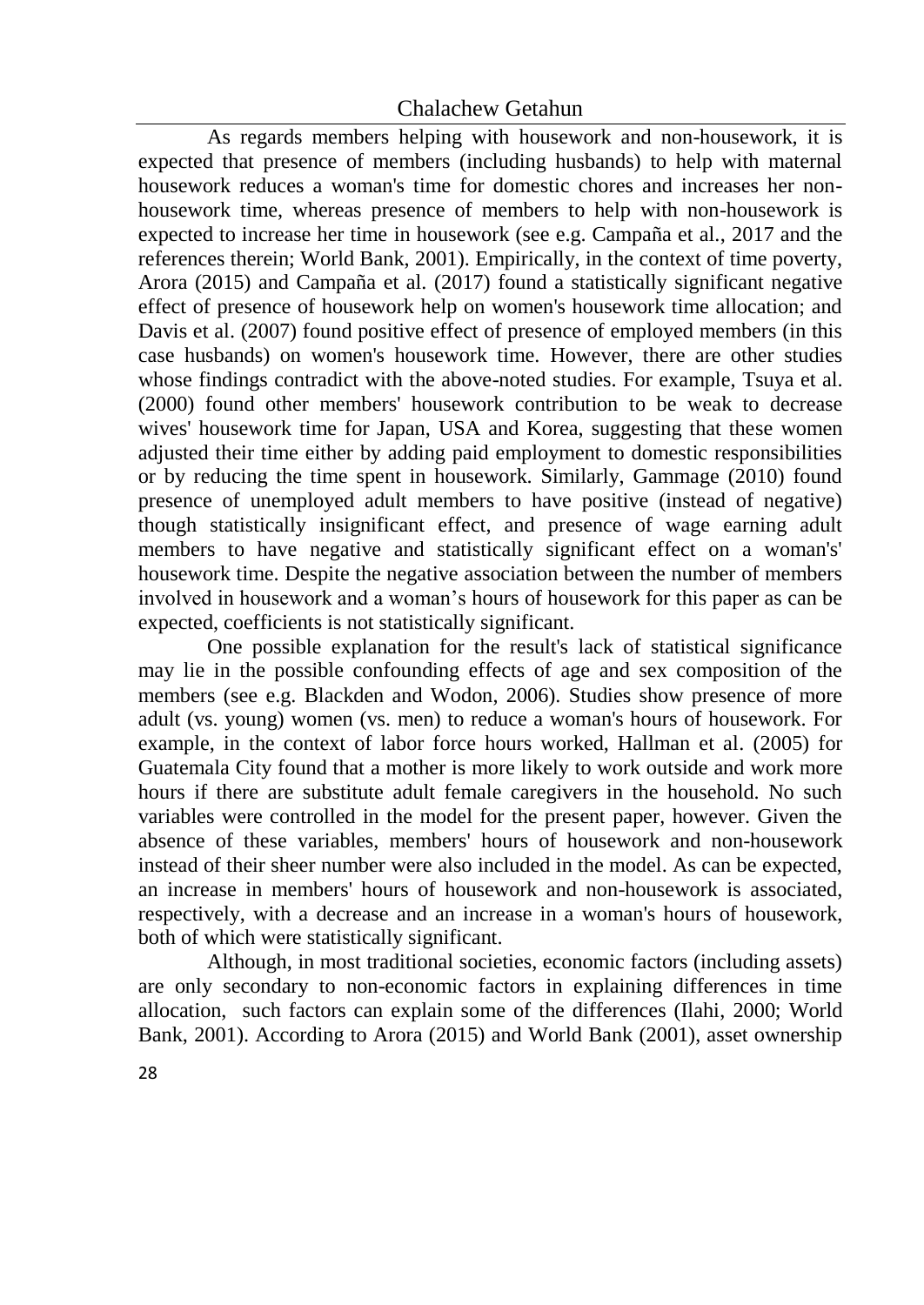reduces the gender division of labor within the household. A study for Peru reported that the highest hours of housework by women within the lowest asset group (Ilahi, 2000). By contrast, Arora (2015) found that value of assets increased women's time poverty, implying absence of meaningful bargaining power improvement, although the effect was not statistically significant. The positive and statistically significant association between the household's assets ownership and a woman's hours of housework for the present paper echoes Arora's (2015) finding, although asset ownership in the present paper is defined at household level, instead of individual level.

In terms of religion, Bardasi and Wodon (2010) for Guinea and Mexico, and Campaña et al. (2017) for Ecuador, Panama, Peru and Columbia found positive effect of being Christian on time of poverty. For the present study, being Christian and women's hours of housework are negatively associated. However, neither of the results for the above-mentioned studies nor for the present one are statistically significant.

Finally, given the less scheduled, more flexible nature of rural jobs in relation to urban jobs, it is reasonable to assume that being in rural area compared to urban area is likely to increase housework time. Empirically, Campaña, et al.'s (2017) study found statistically significant positive effect of the rural dummy for Mexico, Peru, Ecuador, and Columbia. Similarly, Gammage (2010) indicated that being in a rural area reduces the probability of being time poor for Guatemala. These two past findings are not contradictory since a rural woman compared to an urban woman may spend more hours of housework, and yet can be time-non-poor since there is relatively less market work in rural areas. For the present paper, the association is positive, but its statistical significance is not quite strong.

## **Conclusion**

This paper used a household survey of 502 married women in Bahir Dar City and rural villages of two nearby districts to analyze the determinants of Ethiopian women's hours of housework in light of available theories, namely, time availability, bargaining, gender ideology/display and other demographic and socioeconomic variables.

A woman's employment status, her years of schooling and loan receipt status, as a measures, respectively, of time availability and resources or bargaining power have statistically significant negative associations with a woman's housework time, even after controlling other demographic and socioeconomic variables. Similarly, traditional gender perception/practice as a measure of gender ideology/display has the expected positive association with a woman's housework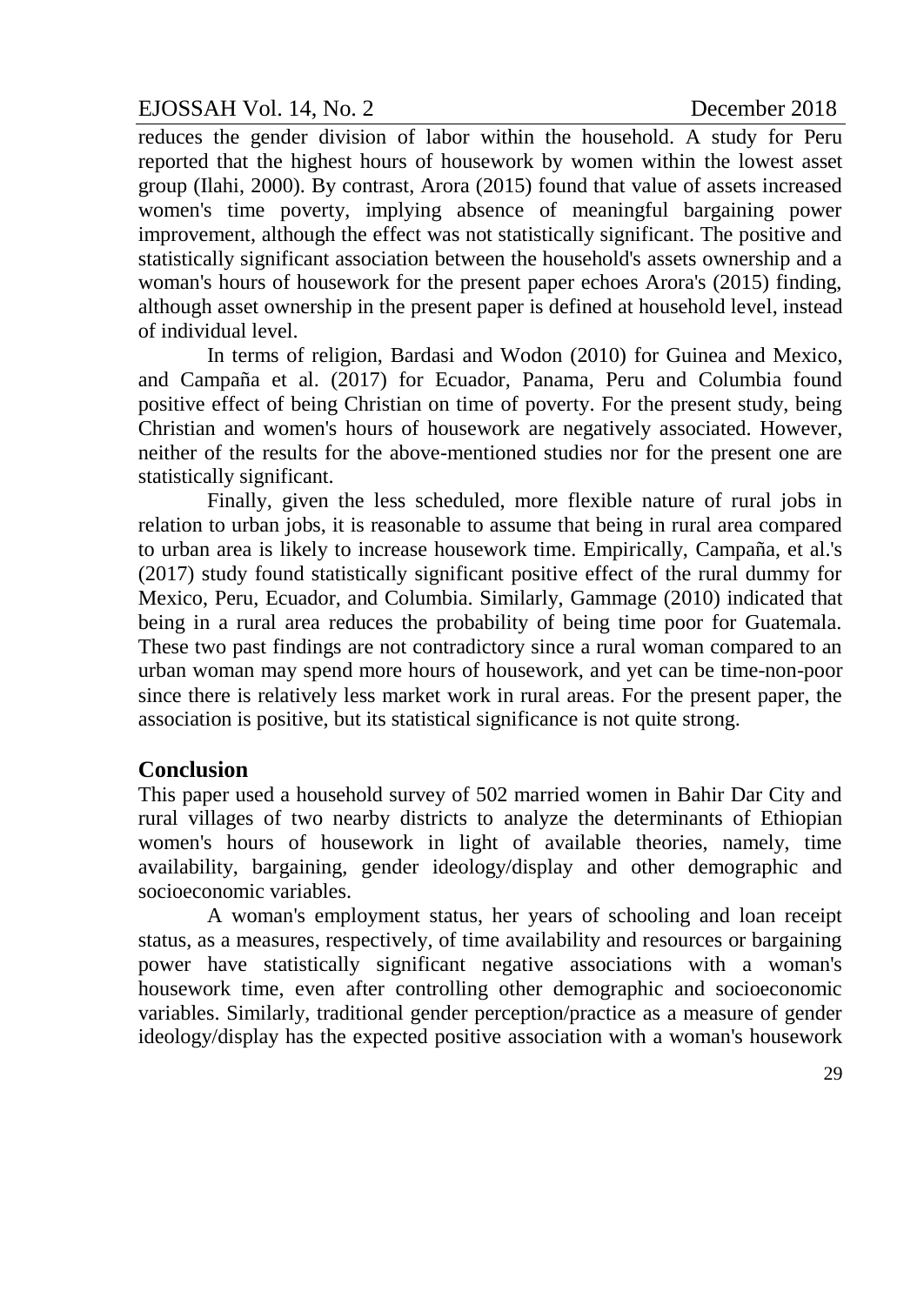time, despite the weaker statistical significance level. Of the control variables, housework performed by other members has statistically significantly negatively associated with a woman's housework time, whereas number of young children, non-housework performed by other members and household asset values are statistically significantly positively associated with her housework time, even after the three key variable clusters were added. The result for the first three control variables is also in line with the available literature.

National strategies aiming at poverty reduction may need to pay more attention to educate women, help them overcome working capital shortage, and improve employment opportunities since these may also empower women and thereby minimize traditional gender ideology/display and having too many young children.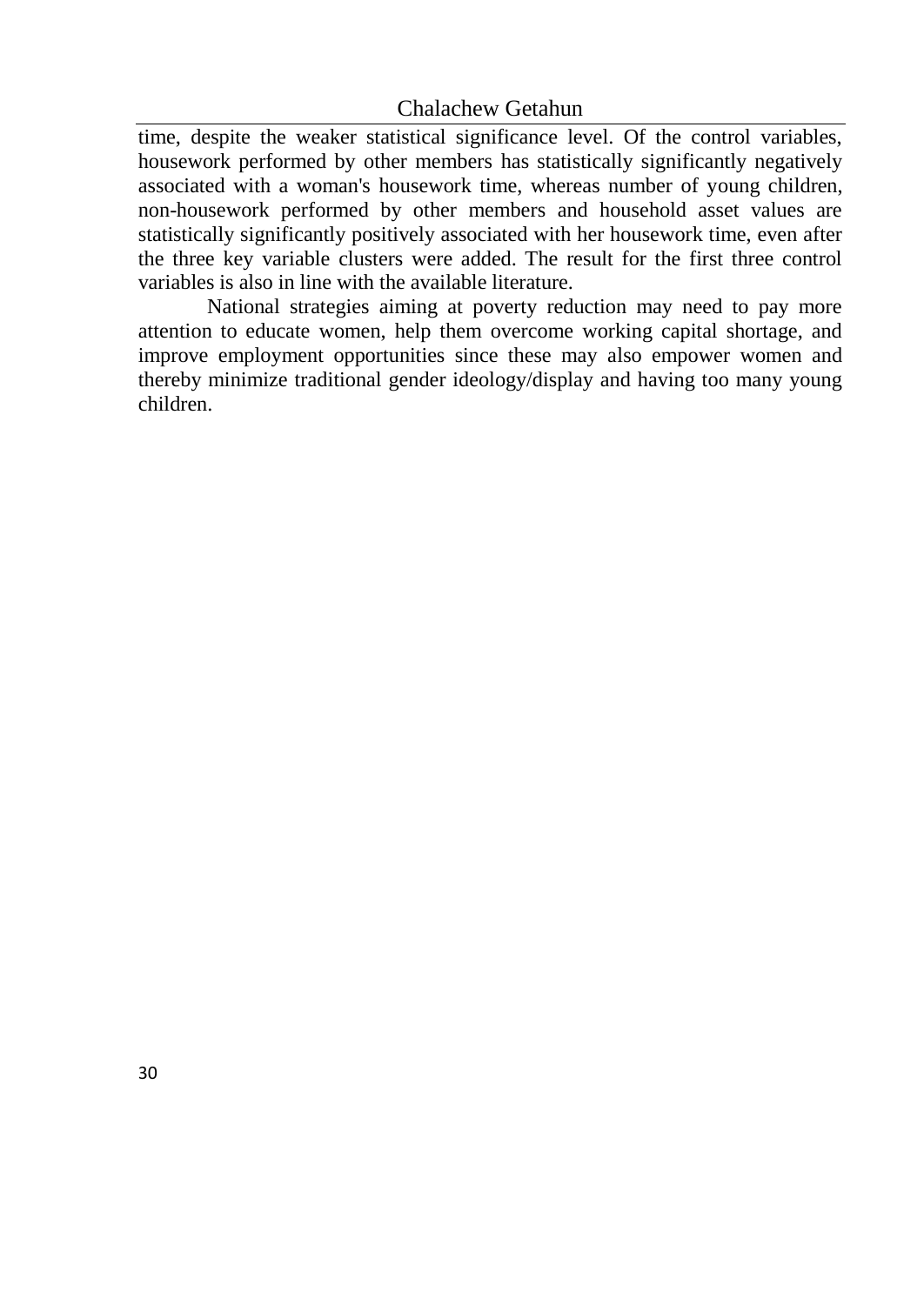## **References**

- Aassve, A., Fuochi, G., & Mencarini, L. (2014). Desperate housework: relative resources, time availability, economic dependency, and gender ideology across Europe. *Journal of Family Issues,* 35(8), 1000-1022. DOI: 10.1177/0192513X14522248
- Arora, D. (2015). Gender differences in time-poverty in rural Mozambique. *Review of Social Economy*, 73(2), 196-221. DOI: 10.1080/00346764.2015.1035909
- Arora, D., & Rada C. (2013). *Gender differences in time and resource allocation in rural households in Ethiopia*. Retrieved from [https://pdfs.semanticscholar.org/a0f5/983dd2209da8d5719ef6bb35df072a](https://pdfs.semanticscholar.org/a0f5/983dd2209da8d5719ef6bb35df072a420368.pdf?_ga=2.90511386.1692339829.1555915351787280131.153652849) [420368.pdf?\\_ga=2.90511386.1692339829.1555915351787280131.15365](https://pdfs.semanticscholar.org/a0f5/983dd2209da8d5719ef6bb35df072a420368.pdf?_ga=2.90511386.1692339829.1555915351787280131.153652849) [2849](https://pdfs.semanticscholar.org/a0f5/983dd2209da8d5719ef6bb35df072a420368.pdf?_ga=2.90511386.1692339829.1555915351787280131.153652849)
- Arrighi, B. A., & Maume, D. J. (2000). Workplace subordination and men's avoidance of housework. *Journal of Family Issues*, 21 (4), 464-487.
- Artis, J. E., & Pavalko, E. K. (2003). Explaining the decline in women"s household labor: Individual change and cohort differences. *Journal of Marriage and Family*, 65, 746–761.
- Asnakech Habtam Tamene, & Chalachew Getahun Desta. (2015). Demographic and socioeconomic determinants of time use for household activities: A study in Kolfe Keranyo Sub city, Addis Ababa, Ethiopia. *Ethiopian ejournal for Research and Innovation foresight,* 7(1), 40-54.
- Badr, H., & Acitelli, L. K. (2008). Attachment insecurity and perceptions of housework: Associations with marital well-being. *Journal of Family Psychology*, 22(2), 313–319.
- Bardasi, E., & Wodon, Q. (2010). Working long hours and having no choice: Time poverty in Guinea. *Feminist Economics,* 16(3), 45-78. DOI: 10.1080/13545701.2010.508574.
- Bartley, S. J., Blanton, P. W., & Gilliard, J. L. (2005). Husbands and wives in dual-earner marriages: Decision-making, gender role attitudes, division of household labor, and equity. *Marriage & Family Review*, 37(4), 69-94. DOI: 10.1300/ J002v37n04\_05
- Batalova, J. A., & Cohen, P. N. (2002). Premarital cohabitation and housework: Couples in cross-national perspective. *Journal of Marriage and Family*, 64, 743–755.
- Baxter, J. (2002). Patterns of change and stability in the gender division of household labour in Australia, 1986–1997. *Journal of Sociology,* 38(4), 399–424.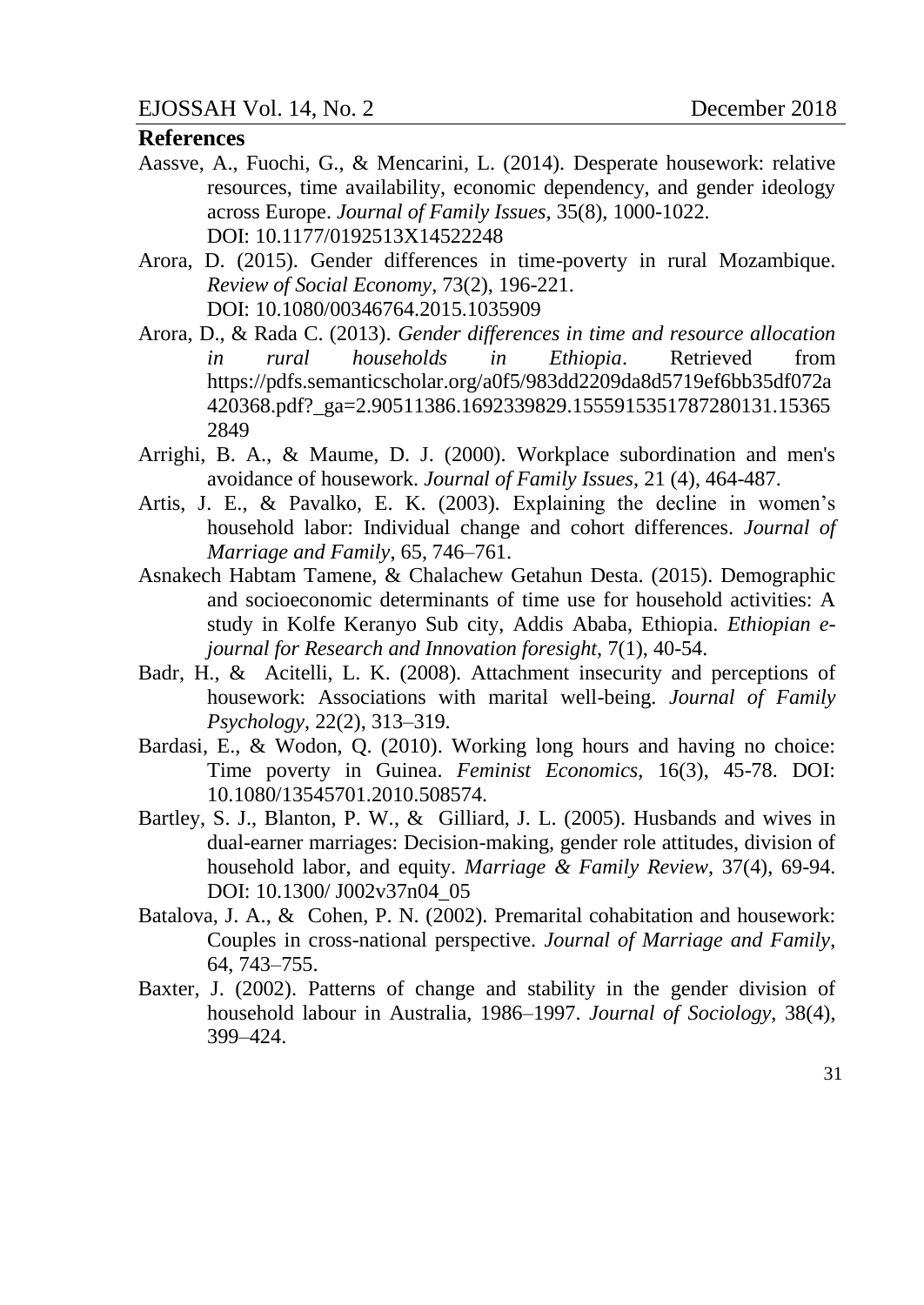- Baxter, J. Hewitt, B., & Haynes, M. (2008). Life course transitions and housework: Marriage, parenthood, and time on housework. *Journal of Marriage and Family*, 70, 259–272.
- Beaujot, R. (2001). Earning and caring: Demographic change and policy implications. *PSC Discussion Papers Series*, 15(5), 1-18. Retrieved from http://ir.lib.uwo.ca/pscpapers/vol15/iss5/1
- Bernardo, C. Paleti, R., Hoklas, M., & Bhat, C. (2014). *An Empirical Investigation into the Time-Use and Activity Patterns of Dual-Earner Couples With and Without Young Children*. Retrieved from https://www.caee.utexas.edu/prof/bhat/ABSTRACTS/Time\_Use\_Paper.p df
- Bianchi, S. M., Milkie, M. A., Sayer, L. C., & Robinson, J. P. (2000). Is anyone doing the housework? Trends in the gender division of household labor. *Social Forces,* 79(1), 191-228.
- Bianchi, S. M., Sayer, L. C., Milkie, M. A., & Robinson, J. P. (2012). Housework: Who did, does or will do it, and how much does It matter? *Soc Forces*, 91(1), 55–63. doi:10.1093/sf/sos120.
- Bittman, M., England, P., Folbre, N., Sayer, L., & Matheson, G. (2003). When does gender trump money? Bargaining and time in household work. *American Journal of Sociology*, 109(1), 186-214.
- Blackden, C., M., & Wodon, Q. (2006). *Gender, Time use, and Poverty in Sub Saharan Africa* (*World Bank Working Paper*, No. 73). DOI: 10.1596/978- 0-8213-6561-8.
- Burchardt, T. (2008). *Time and income poverty: Center for analysis of Social Exclusion* (Report No. 57). London: School of Economics and Political Science. Retrieved from

http://sticerd.lse.ac.uk/case/publications/reports.asp

- Buvinic, M., & Gupta, R. G. (1997). Female-headed households and female maintained families: Are they worth targeting to reduce poverty in developing countries. *Economic Development and Cultural Change*, 45(2), 259-280.
- Campaña, J. C., Gimenez-Nadal, J. I., & Molina, J. A. (2017). *Differences between self-employed and employed mothers in balancing family and work responsibilities: Evidence from Latin American countries* (MPRA, Paper No. 77964).

Retrieved from https://mpra.ub.unimuenchen.de/77964/

Canelas, C., & Salazar, S. (2014). Gender and ethnic inequalities in LAC Countries. *IZA Journal of Labor & Development,* 3(18), 1-15*.*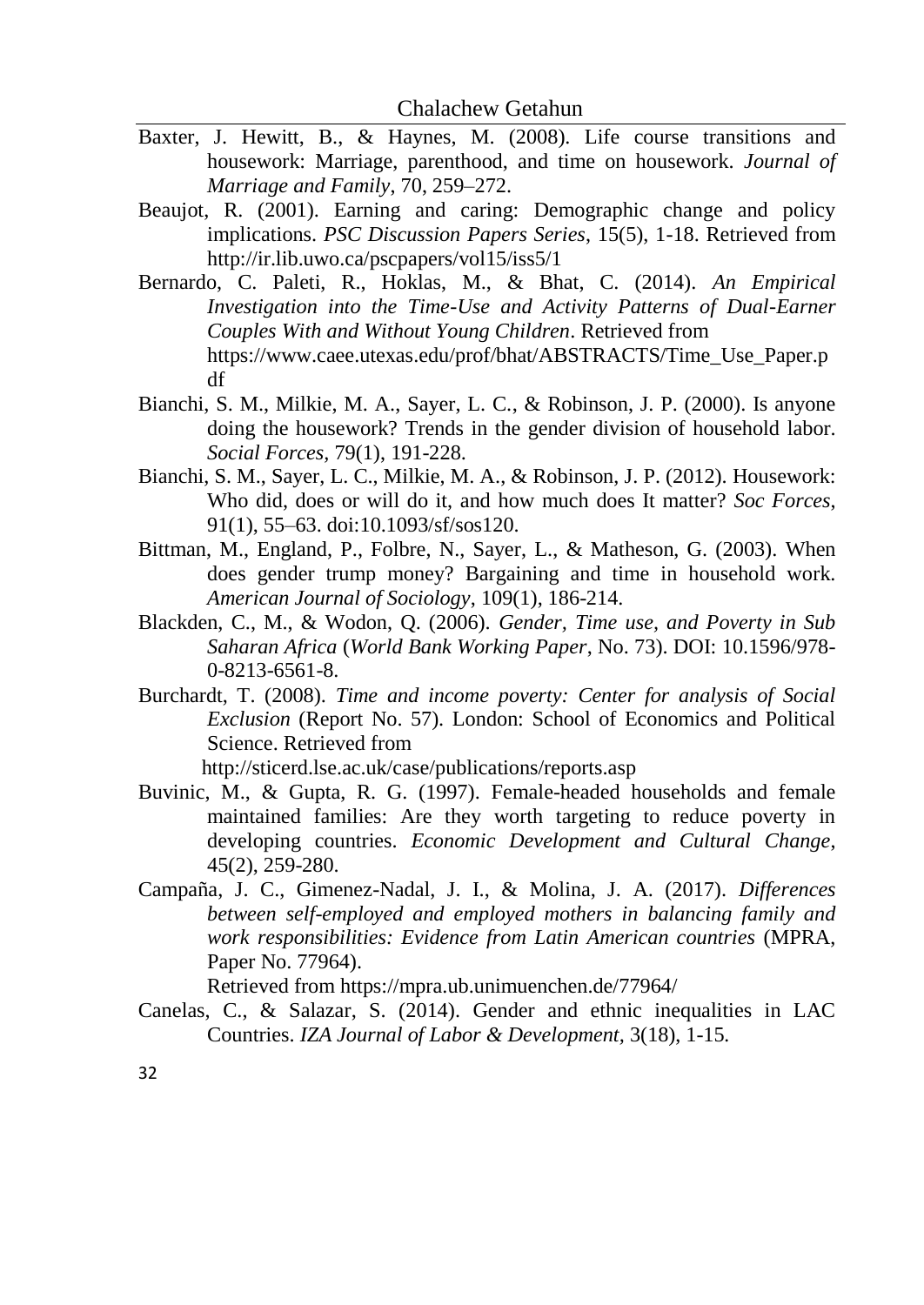- Central Statistical Agency of Ethiopia and ORC Macro. (2005). *The Ethiopian Demographic Health Survey*. Addis Ababa.
- Central Statistical Agency of Ethiopia. (2014). *Ethiopian time use survey 2013*. Addis Ababa.
- Chalachew Getahun Desta. (2013). Fertility and maternal hours of work in Ethiopia: A case study in the Amhara region. *African Population Studies*, 27(2), 89-104. Retrieved from https://doi.org/10.11564/0-0-431
- Chalachew Getahun Desta. (2017). Do young children prohibit mothers from working? A study in the Amhara Region, Ethiopia. *International Journal of Population Studies* 3 (2): 29-42.
- Chalachew Getahun Desta. (2018). The Urban informal economy in Ethiopia: Theory and empirical evidence. *Eastern Africa Social Science Research Review*, 34(1), 37-63.
- Ciabattari, T. (2004). Cohabitation and housework: The effects of marital intentions. *Journal of Marriage and Family*, 66, 118–125.
- Coltrane, S. (2000). Research on household labor: Modeling and measuring the social embeddedness of routine family work. *Journal of Marriage and the Family*, 62(4), 1208-1233.
- Craig, L. (2006). Children and the revolution: A time-diary analysis of the impact of motherhood on daily workload. *Journal of Sociology*, 42(2), 125–143. DOI:10.1177/1440783306064942
- Cunningham, M. (2001). Parental influences on the gendered division of housework. *American Sociological Review*, 66, 184–203.
- Cunningham, M. (2007). Influences of women's employment on the gendered division of household labor over the life course: Evidence from a 31-Year panel study. *Journal of Family Issues*, 28(3), 422–444.
- Davis, S. N, & Greenstein, T. N. (2004). Cross-national variations in the division of household labor. *Journal of Marriage and Family*, 66, 1260–1271.
- Davis, S.N., Greenstein, T. N., & Marks, J. P. G. (2007). Effects of union type on division of household labor: Do cohabiting men really perform more housework? *Journal of Family Issues*, 28(9), 1246-1272. DOI:10.1177/0192513X07300968
- Deding, M., & Lausten, M. (2006). Choosing between his time and her time? Paid and unpaid work of Danish couples. *Electronic International Journal of Time Use Research*, 3(1), 28-48. dx.doi.org/10.13085/eIJTUR.3.1
- Dempsey, K. (2002). "Who gets the best deal from marriage: women or men? *Journal of Sociology*, 38(2), 91–110.
- Erdil, E., Eruygur, O., & Kasnakolu, Z. (2006). *Time Use in rural areas: A case*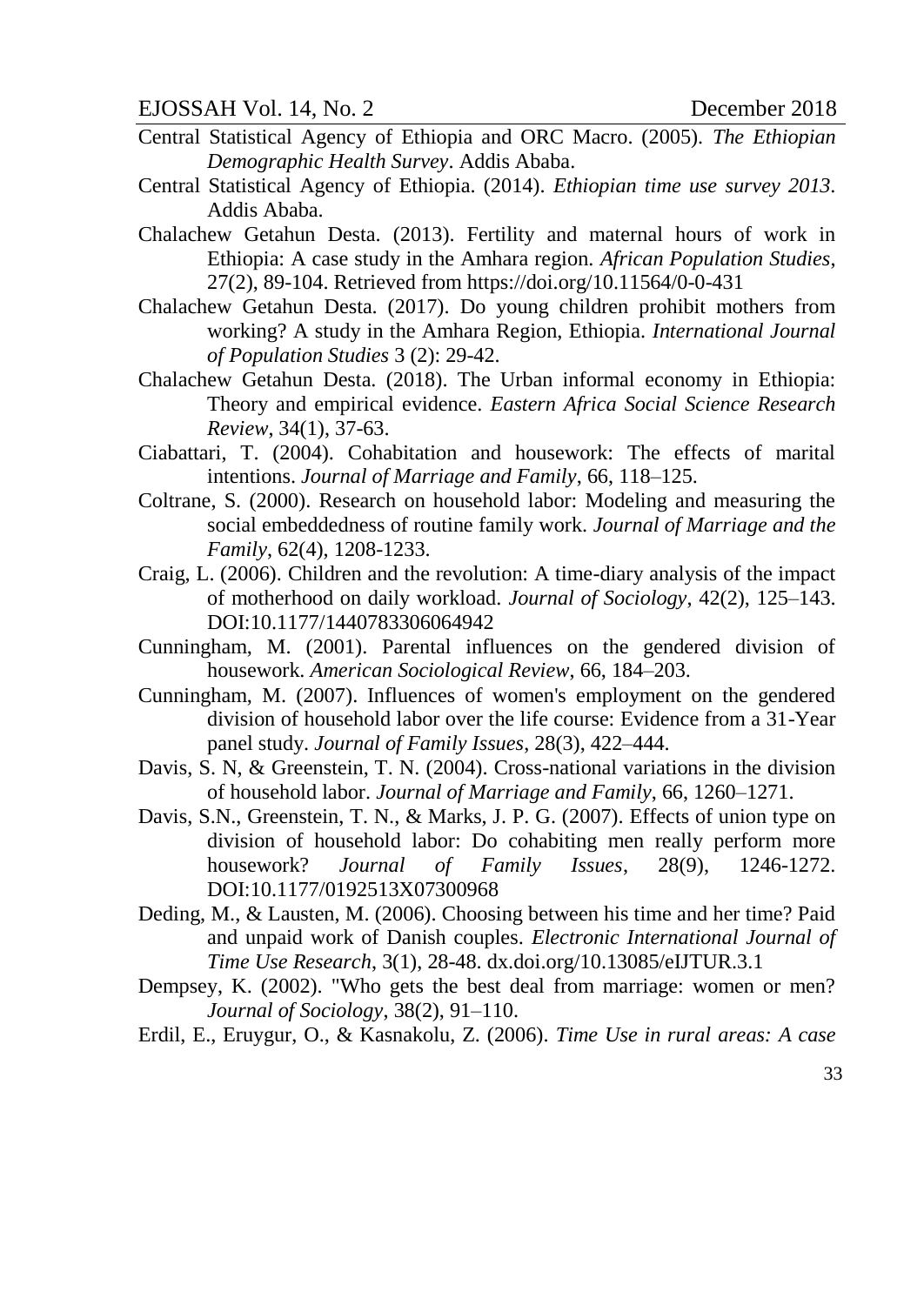*study in Turkey* (Working Papers in Economics 06/02, Economic Research Center (ERC)). Ankara, Middle East Technical University. Retrieved from https://www.erc.metu.edu.tr

- Erickson, R. J. (2005). Why emotion work matters: Sex, gender, and the division of household labor. *Journal of Marriage and Family*, 67, 337–351.
- Evertsson, M, & Nermo, M. (2004). Dependence within families and the division of labor: Comparing Sweden and the United States. *Journal of Marriage and Family*, 66, 1272–1286.
- Evertsson, M, & Nermo, M. (2007). Changing resources and the division of housework: A longitudinal study of Swedish couples. *European Sociological Review*, 23(4), 455–470. DOI:10.1093/esr/jcm018
- Fahlen, S. (2016). Equality at home A question of career? Housework, norms, and policies in a European comparative perspective. *Demographic*  Research, 35(48), 1411−1440. DOI: 10.4054/DemRes.2016.35.48
- Fisher, K., & Robinson, J. (2011). Daily life in 23 countries. *Soc Indic Res*, 101, 295–304. DOI 10.1007/s11205-010-9650-3
- Floro, M. S., & Miles, M. (2001). *Time use and overlapping activities: Evidence from Australia*. Sydney: The Social Policy Research Centre, University of New South Wales.
- Folbre, N. (2006). Measuring care: Gender, empowerment, and the care economy. *Journal of Human Development*, 7(2), 183-200.
- Foster, G., & Kalenkoski, C. M. (2013). Tobit or OLS? An empirical evaluation under different diary window lengths. *Applied Economics*, 45(20), 2994- 3010.

DOI: 10.1080/00036846.2012.690852

- Frazis, H., & Stewart, J. (2012). How to think about time-use data: what inferences can we make about long-and short-run time use from time diaries? *Annals of Economics and Statistic,* 231-245.
- Fuwa, M. (2004). Macro-level gender inequality and the division of household labor in 22 countries. *American Sociological Review*, 69 (12), 751–767.
- Fuwa, M., & Cohen Philip N. (2007). Housework and social policy. *Social Science Research*, 36, 2007, 512–530. doi:10.1016/j.ssresearch.2006.04.005
- Gammage, S. (2010). Time pressed and time poor: Unpaid household work in Guatemala. *Feminist Economics*, 16(3), 79-112. DOI: 10.1080/13545701.2010.498571
- Garikipati, S. (2012). Microcredit and women"s empowerment: Through the lens of time-use data from rural India. *Development and Change,* 43(3), 719–

34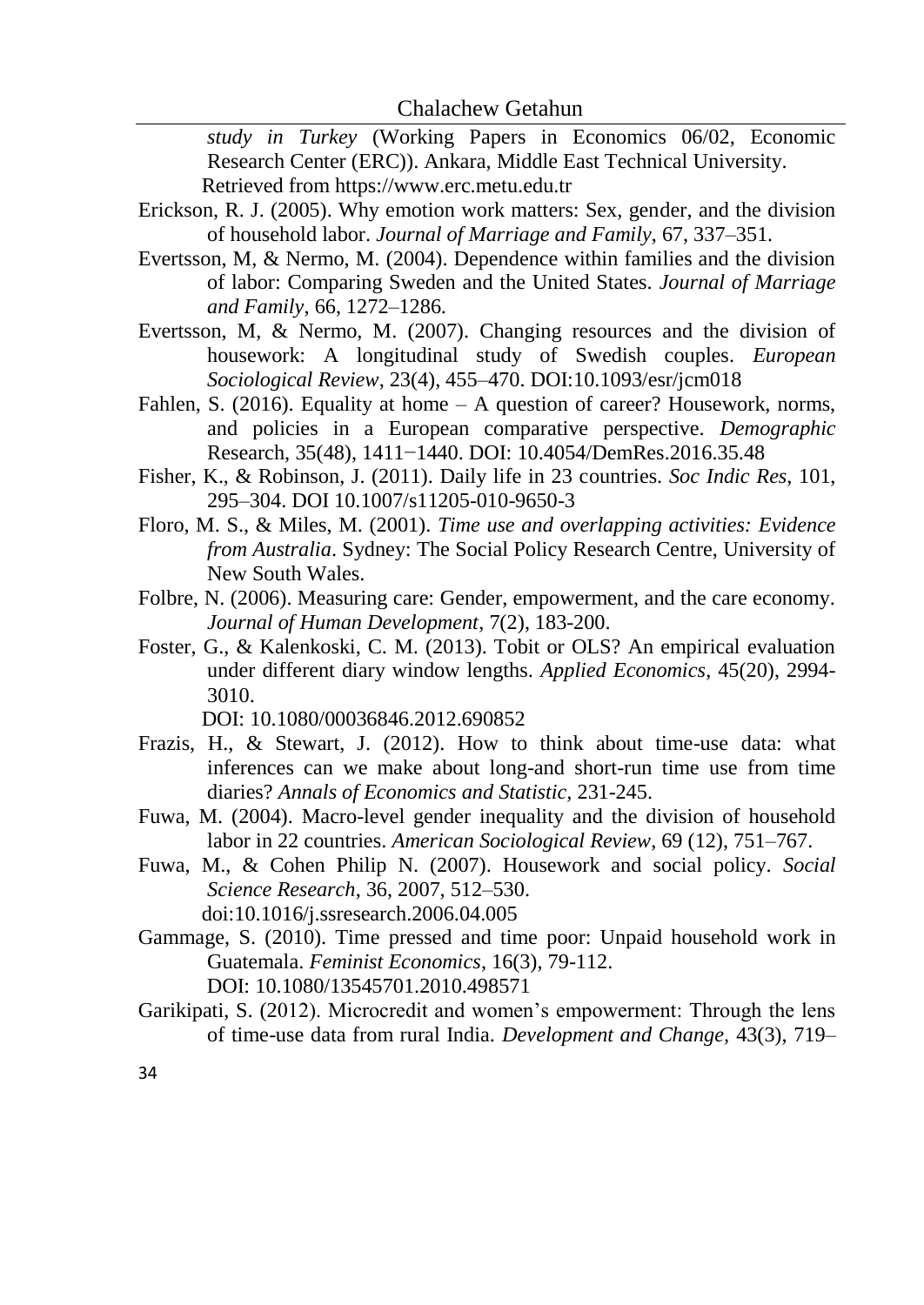750.

DOI: 10.1111/j.1467-7660.2012.01780.x

- Geist, C, & Ruppanner, L. (2018). Mission impossible? New housework theories for changing families. *Journal of Family Theory & Review*, 10, 242–262. DOI:10.1111/jftr.12245
- Gershuny, J., B. and Michael B, J. (2005). Exit, voice, and suffering: Do couples adapt to changing employment patterns? *Journal of Marriage and Family*, 67, 656–665.
- Gimenez-Nadal, J. I., & Sevilla, A. (2012). Trends in time allocation: A crosscountry analysis. *IZA DP, No. 6709*.
- Golden, L. (2008). Limited access: Disparities in flexible work schedules and work-at-home. *J Fam Econ Iss*., 29, 86–109. DOI 10.1007/s10834-007- 9090-7
- Gough, M., & Killewald, A. (2010). Gender, job loss, and housework: The time availability hypothesis revisited (Population Studies Center Research Report 10, 710). University of Michigan. Retrieved from https://www.psc.isr.umich.edu/pubs/pdf/rr10-710.pdf
- Gough, M., & Killewald, A. (2010). Money isn't everything: Wives' earnings and housework time. *Social Science Research*, 39, 987–1003. doi:10.1016/j.ssresearch.2010.08.005
- Greenstein, T. N. (2000). Economic dependence, gender, and the division of labor in the home: A replication and extension. *Journal of Marriage and the Family*, 62(5), 322–335.
- Guday Emirie. (2005). *Early marriage and its effects on girls' education in rural Ethiopia: The case of Mecha Woreda in West Gojjam, North-Western Ethiopia* (Doctoral Dissertation). Germany: Georg-August University of Göettingen.
- Gupta, S. (2007). Autonomy, dependence, or display? The relationship between married women"s earnings and housework. *Journal of Marriage and Family*, 69, 399–417.
- Guryan, J., Hurst, E., & Kearney, M., S. (2008). Parental Education and Parental Time with Children." *Journal of Economic Perspectives*, 22(3), 23–46.
- Hallman, K., Quisumbing, A. R., Ruel, M., & de la Briere, B. (2005). Mothers' work and childcare: Findings from the urban slums of Guatemala City. *Economic Development and Cultural Change*, 53 (4), 855-885.
- Heisig, J. P. (2011). Who does more housework: Rich or poor? A comparison of 33 countries. *American Sociological Review*, 76(1), 74–99. DOI:10.1177/0003122410396194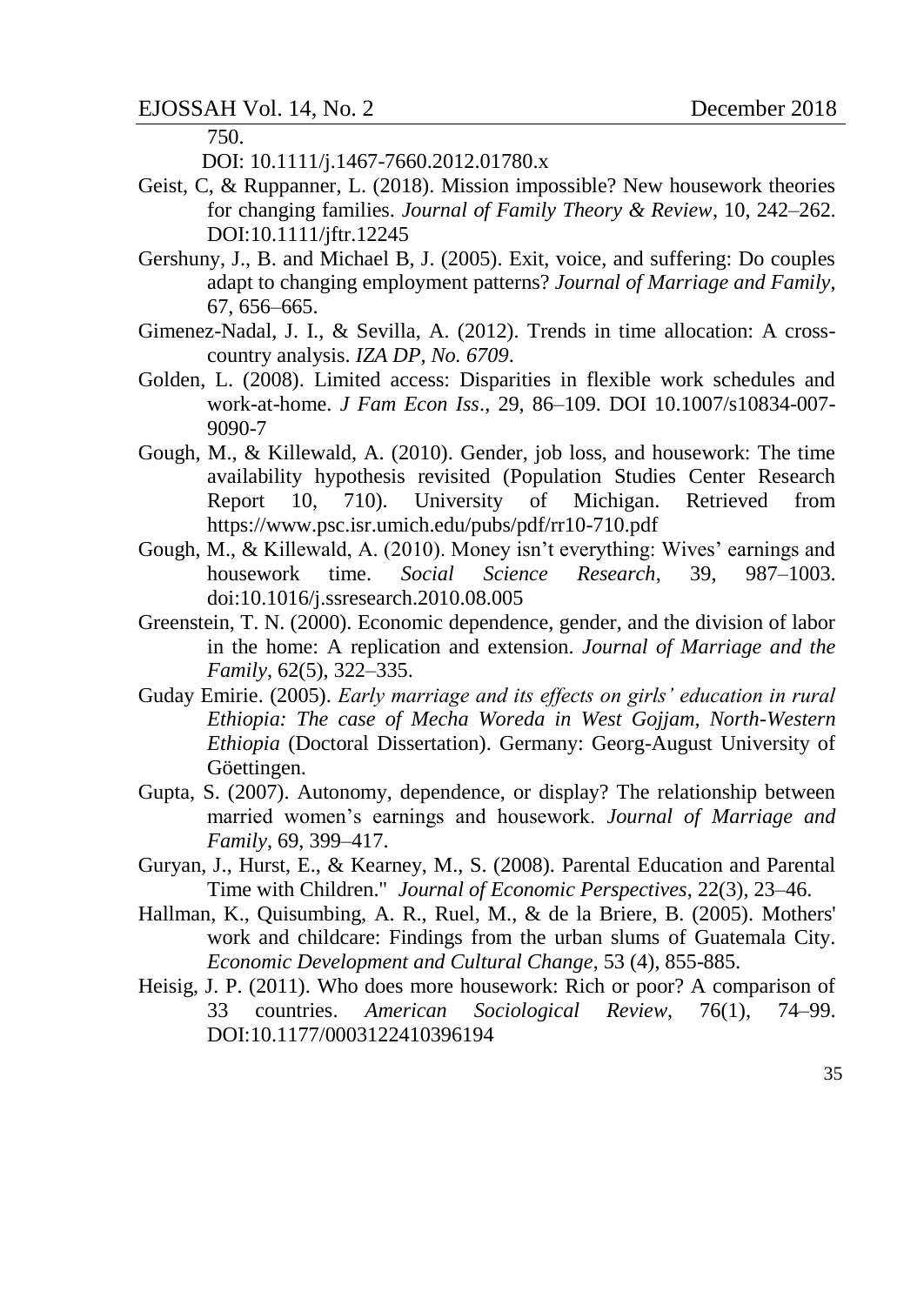- Hirut Bekele Haile. (2010). *Targeting married women in microfinance programmes: transforming or reinforcing gender inequalities? Evidence from Ethiopia* (Doctoral Dissertation). Netherlands: Wageningen University,.
- Ilahi, N. (2000). *The Intra-household allocation of time and tasks: What have we learnt from the empirical literature?* (Working Paper Series No. 13). The World Bank Development Research Group. Retrieved from http: //www.worldbank.org/gender/prr.
- Krantz-Kent, R. (2009). *Measuring time spent in unpaid household work: results from the American Time Use Survey* (Monthly Labor Review). US Bureau of Labor Statistics.
- Lachance-Grzela, M., & and Bouchard, G. (2010). Why do women do the lion"s share of housework? A decade of research. *Sex Roles*, 63, 767–780. DOI 10.1007/s11199-010-9797-z
- Lahiri-Dutt, K., & Sil, P. (2014). Women's "double day" in middle-class homes in small-town India. *Contemporary South Asia*, 22(4), 389-405. DOI: 10.1080/09584935.2014.979762
- Lincoln, A. E. (2008). Gender, Productivity, and the marital wage premium. *Journal of Marriage and Family*, 70, 806–814.
- Lundberg, S. and Pollak, R. A. (2003). Separate spheres bargaining and the marriage market. *Journal of Political Economy*, 101(6), 988-1010.
- Masuda,Y. J. Fortmann, L. Gugerty, M. K., Smith-Nilson, M.,& Cook, J. (2014). Pictorial approaches for measuring time use in rural Ethiopia. *Soc Indic Res*, 115(1), 467–482. doi:10.1007/s11205-012-9995-x.
- McGinnity, F., & Russell, H. (2008). *Gender inequalities in time use: The distribution of caring, housework and employment among women and men in Ireland*. Ireland: Brunswick Press.
- Medeiros, M. Osório, R. G., & Costa, J. (2007). *Gender inequalities in allocating time to paid and unpaid work: Evidence from Bolivia* (The Levy Economics Institute Working Papers, No. 495). Retrieved from http://hdl.handle.net/10419/31656
- Newman, C. (2001). Gender, time use, and change: The impact of the cut flower industry in Ecuador. *The World Bank Economic Review*, 16 (3), 375–396. DOI: 10.1093/wber/lhf006
- Parkman, A., M. (2004). Bargaining over housework: The frustrating situation of secondary wage earners. *The American Journal of Economics and Sociology*, 63(4).
- Pinto, K. M., & Coltrane, S. (2008). Divisions of labor in Mexican origin and

<sup>36</sup>